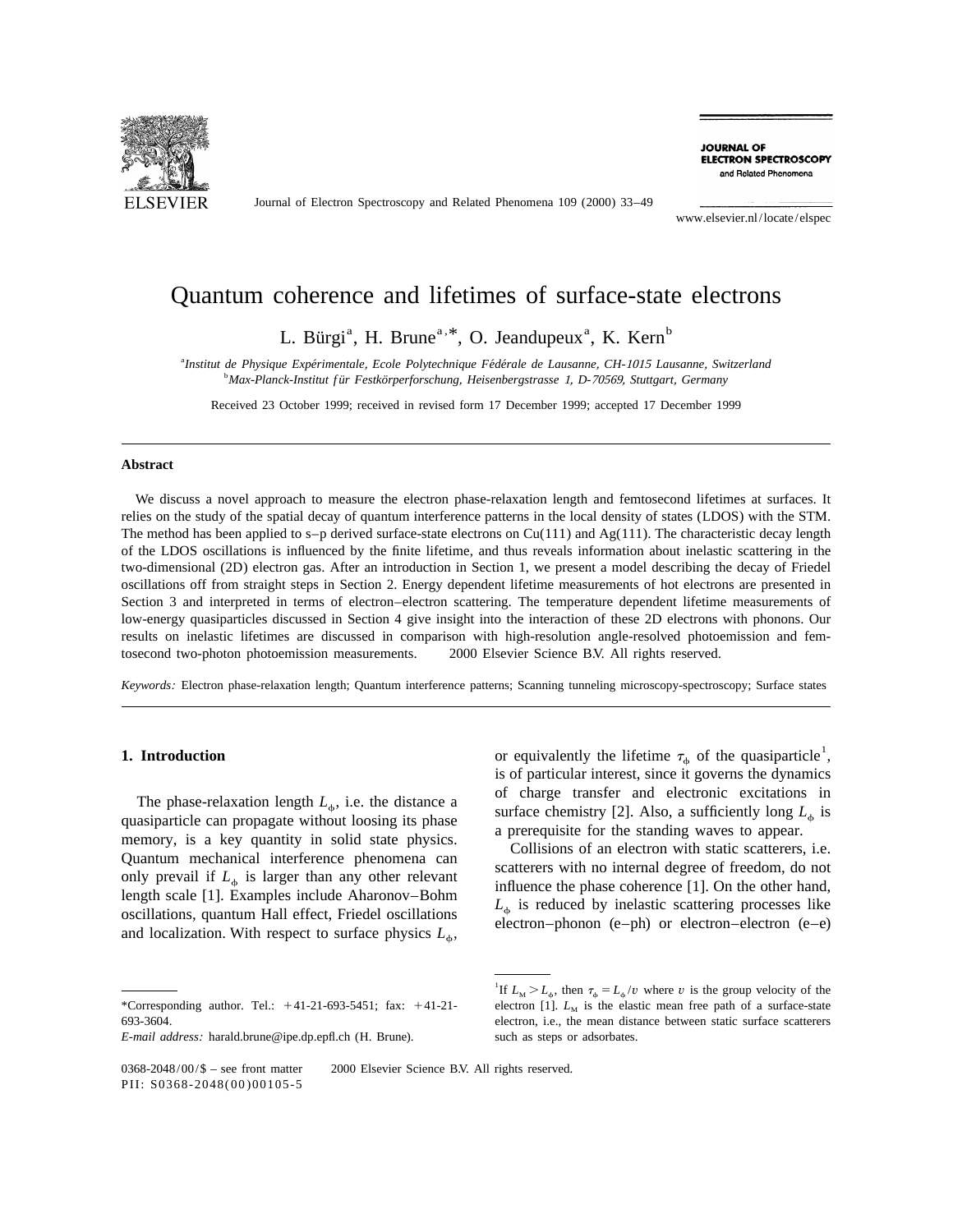interaction. To familiarize with the order of mag- shows the calculated lifetimes for bulk Cu. The e–ph

$$
\tau_{e-e}(E) = \tau_0 \left(\frac{E_0}{E - E_F}\right)^2,
$$
  
\n
$$
\tau_0 = \frac{64}{\pi^2 \sqrt{3\pi}} \sqrt{\frac{m_e}{ne^2}},
$$
\n(1)

$$
\tau_{e-e}(T) = \tau_0 \left(\frac{E_0}{\pi k_B T}\right)^2.
$$
 (2)

$$
\frac{\hbar}{\tau_{e-ph}(E,T)} = 2\pi\hbar \int_{0}^{\omega} d\omega' \lambda
$$

$$
\cdot \left(\frac{\omega'}{\omega_{D}}\right)^{2} (1 - f(E - \hbar \omega', T)) + b(\hbar \omega', T) + f(E + \hbar \omega', T)).
$$
(3)

$$
\frac{\hbar}{\tau_{\text{e-ph}}(E_{\text{F}},T)} = 2\pi\lambda k_{\text{B}}T\tag{4}
$$

when  $k_{\rm B}T \gg \hbar \omega_{\rm D}$ . For any *E* and *T* the integral in Eq.  $(3)$  has to be calculated numerically. Fig. 1

nitude of typical lifetimes in metals, we discuss in scattering rate is independent of energy as long as this introduction the e–e and e–ph scattering rates of  $E - E<sub>F</sub> > \hbar \omega_{\text{D}}$  (dashed line in Fig. 1(a)). It is clear a quasiparticle of energy  $E - E_F$  with respect to the from Fig. 1(a) that e-e scattering dominates e-ph Fermi sea in simple models. Fermi liquid theory scattering at low temperatures and large excess (FLT) for a 3D free electron gas predicts the energies ( $\approx$  0.5 eV), whereas at energies very close following energy dependence of the e–e lifetime at to the Fermi level inelastic scattering is dominated  $T = 0$  K ( $E - E_F \ll E_0$ ) [3,4]: by e–ph processes at all temperatures of interest<sup>3</sup>.

Elegant experiments have been performed to determine *L*<sub> $\phi$ </sub> of ballistic electrons in low-density high-mobility two-dimensional electron gases present at the interfaces of semiconductor heterostructures.<br>In particular, the excess energy and temperature dependence of  $L_{\phi}$  in GaAs/AlGaAs heterostructures where *n* is the density of the electron gas and  $E_0$  the<br>width of the band. e-e processes at low excitation<br>energies are dominated by electron-hole pair crea-<br>tion, and the inverse quadratic excess energy depen-<br>dence b  $\tau_{e-e}$  for electrons at  $E_F$  is given by faces [15,16]. In particular the photohole lifetimes of  $\tau_{e-e}(T) = \tau_0 \left(\frac{E_0}{\pi k_B T}\right)^2$ . (2) noble-metal surface states have been investigated with high-resolution angle-resolved photoemission (ARPES), revealing Lorentzian line shapes [7,10,15– The e–ph scattering rate can be estimated within a 18], whose full peak widths at half maximum Debye model [6,7]: (FWHM)  $\Gamma$  give access to the lifetime via  $\Gamma = \hbar / \tau_{\phi}$ . Although the phonon contribution to copper surfacestate lifetimes has been successfully determined with ARPES [7,10], the assignment of ARPES-linewidths to true quasiparticle lifetimes is complicated by nonlifetime effects [19,20], e.g. due to impurities, and hence the absolute values of ARPES-lifetimes have to be considered as lower limits [7]. Furthermore, recent femtosecond time-resolved two-photon photo-Here  $\omega_{\text{D}}$  is the Debye frequency,  $\lambda$  the electron–<br>phonon mass enhancement parameter and  $b(E, T)$  the to measure excess energy dependent lifetimes of hot phonon mass enhancement parameter and  $b(E, T)$  the to measure excess energy dependent lifetimes of hot Bose–Einstein distribution function<sup>2</sup>. One readily bulk quasiparticles for metals and semimetals [21– shows that 28]. However, due to cascade and depopulation effects the interpretation of 2PPE spectra is a difficult task, and up to now it does not seem to be

 $3$ The above estimates were derived for free-like  $(sp)$  electrons and generally do not apply to *d*-electrons. The lifetime of Cu *d*electrons at the top of the *d*-band ( $E = -2$  eV) is comparatively <sup>2</sup>Remember that energies are always with respect to  $E_F$ . long [8,9] and e–ph scattering can be important [10].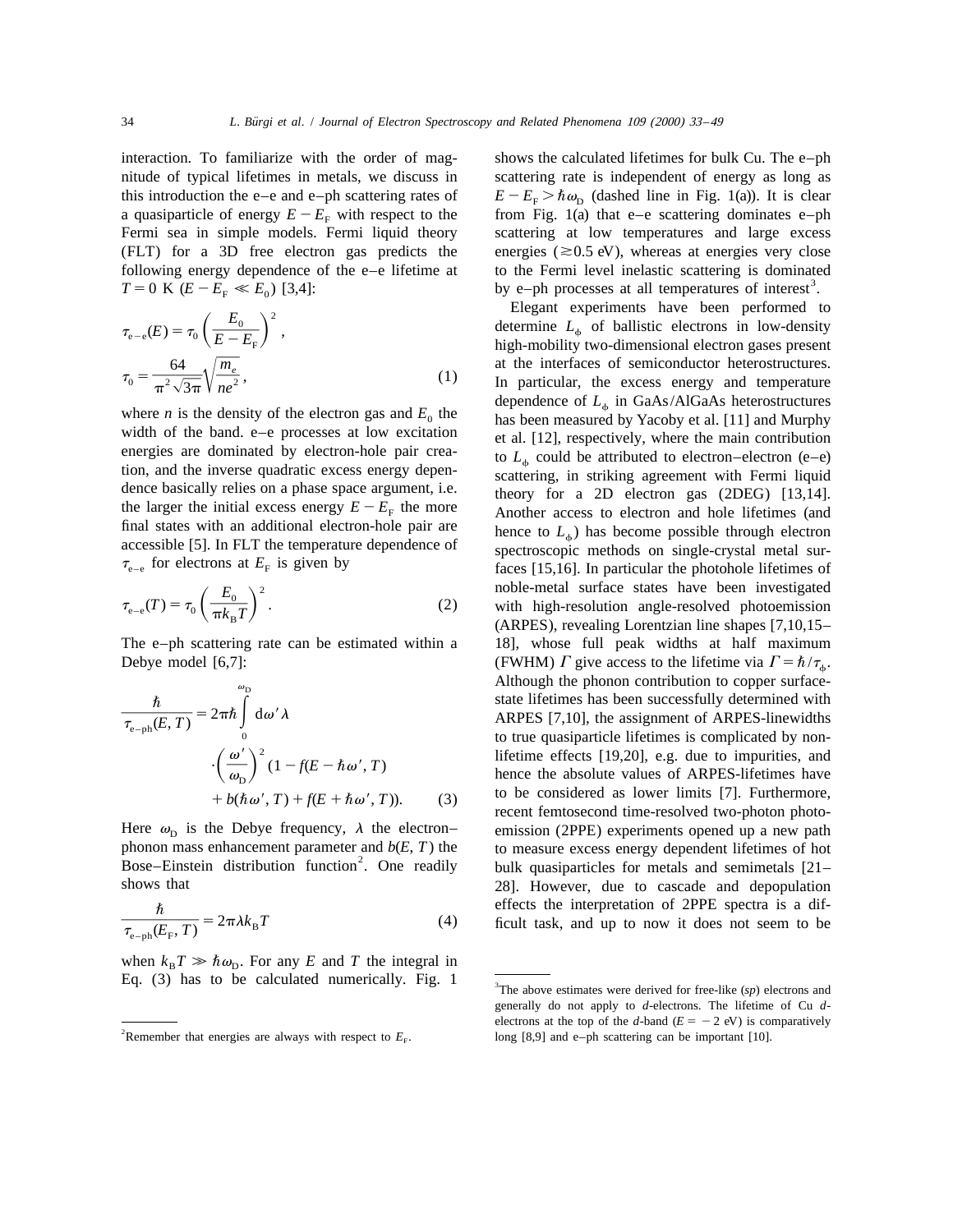

Fig. 1. e–e (full line) and e–ph (dashed line) lifetimes as calculated using 3D Fermi liquid theory (Eqs. (1) and (2)) and a Debye model (Eq. (3)), respectively, for Cu parameters:  $\tau_0 = 0.46$  fs,  $E_0 = 7$  eV,  $\omega_{\rm p} = 27$  meV,  $\lambda = 0.15$  [5,6]. (a) Lifetime at  $T = 0$  K as a function of excess energy of the quasiparticle with respect to the Fermi sea. **(b)** Temperature dependence of the lifetimes for particles at the Fermi level (double logarithmic plot).

clarified why different groups report lifetimes which scatterer the onset is indeed infinitely sharp due to [23,27]. step edge the onset is substantially broadened be-

tatively discussed a possible contribution of quasi-  $r = 1$  there is no contribution from the surface state particle and electron–phonon interactions to the at  $x = 0$ , due to the fact that all surface-state wave damping of interference patterns and to spectroscopic functions have to vanish at the (hard wall) step edge linewidth [29–35]. Especially, Crampin and Bryant location. The reduction of the LDOS at and close to emphasized the importance of quasiparticle interac- scattering centers [29,38,39] is thus imposed by the tions to interpret the spectroscopic linewidth of potential of the scatterer and can be understood in confined electrons in quantum corrals [36]. However, the framework of the simplest model. it was only recently that Li et al. used STM to In this contribution we present a new approach to determine the lifetime of excited holes at the band measure lifetimes of surface-state and surface-resoedge of the Ag(111) surface state quantitatively nance electrons *locally* with an STM. (The term [37,38]. Similar to ARPES, Li et al. have investi- surface states shall include surface resonances.) To gated the linewidth of the surface-state onset in do so we have studied the decay of LDOS interfertunneling spectra. The advantage over ARPES is the ence patterns of surface-state electrons scattering off capability to choose a surface spot bare of impurities, descending straight step edges; the decay is inand hence non-lifetime effects are reduced. However, fluenced by the loss of coherence and hence by  $L_{\phi}$ . with the method used by Li et al.,  $L_{\phi}$  of excited holes The major interest to do lifetime measurements with with the method used by Li et al.,  $L_{\phi}$  of excited holes can be studied only at a single energy, namely  $E_{\Gamma}$ , which constitutes a major limitation. In Ref. [38] Li et al. state that the width of the surface-state onset provides a local measure of surface-state lifetimes. Note that this is only correct if static scatterers are absent. Interference effects due to the presence of such scatterers can lead to a substantial broadening of the surface-state onset, which is a pure nonlifetime effect. This is illustrated in Fig. 2, where the LDOS in the presence of a straight step edge,  $\rho(E)$  =  $L_0$   $(1 - J_0(2k_E x))$  (see Eq. (10) below for a step Fig. 2. DOS at different distances from a straight step edge reflection amplitude of  $r = 1$ ), is plotted for different distances *x* from the step. Far away from the  $-65$  meV,  $m^* = 0.4 m_e$ ).

vary by up to a factor of 4 for the very same system the absence of inelastic processes. But close to the In the field of STM many authors have quali-<br>cause of interference effects. Note that in our case of



modeled as infinite square barrier (Ag(111) parameters:  $E_{\Gamma}$  =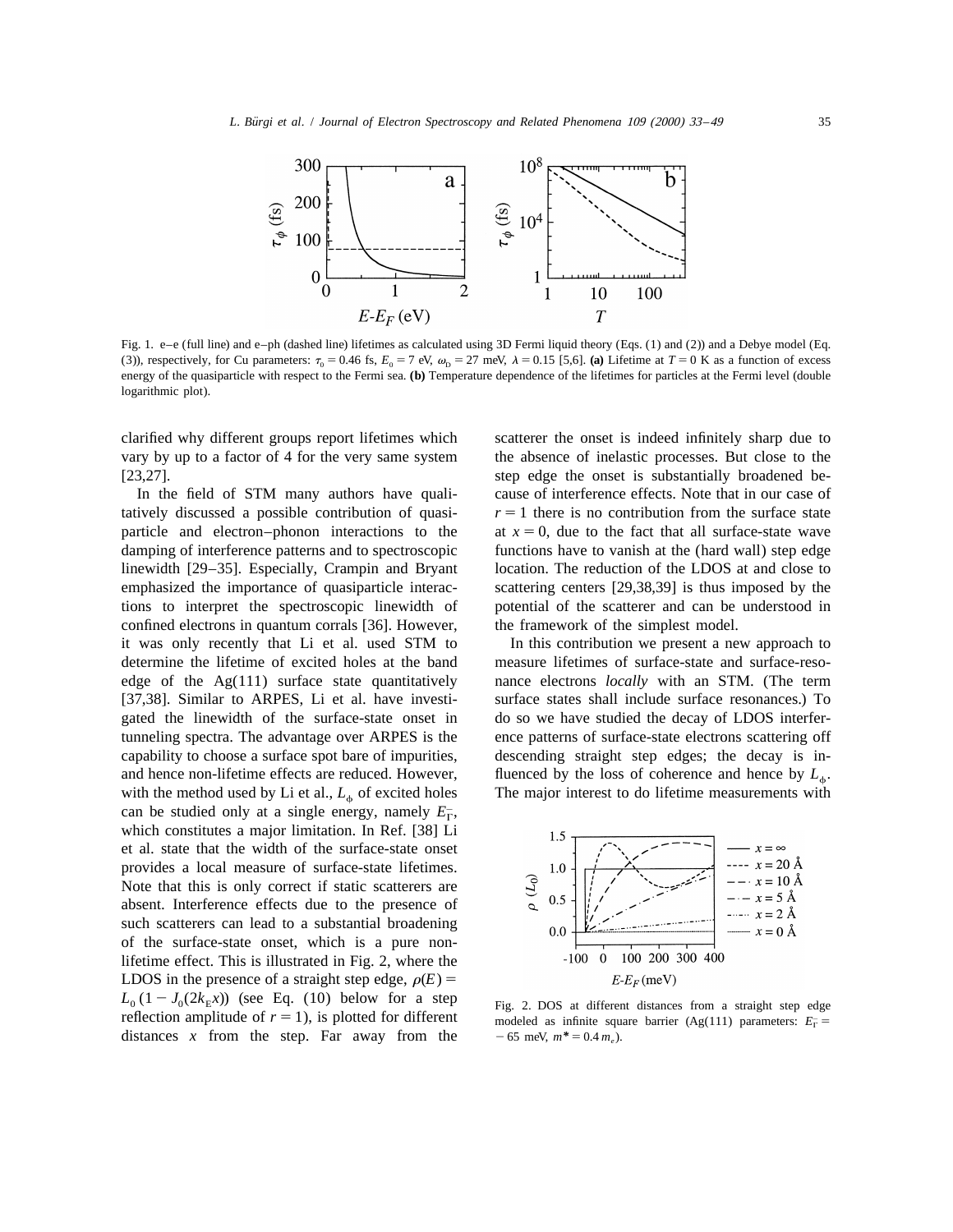an STM comes from the fact that STM offers a complete control over impurities, i.e. surface spots bare of defects can be chosen for the lifetime measurements, and thus *non-lifetime effects*, embar-<br>
Here  $E_{\Gamma}^-$  is the surface-state band edge energy and<br>
rassing all integral techniques like ARPES and  $k$ -<br>
the effective mass  $m^*$  is positive for s-p derived

quantitative description of the decay of LDOS

the following model. Let us consider a *free noninteracting* 2D electron gas with the dispersion being *parabolic* and *isotropic* in the center of the surface thus Bragg reflection [40], which is a good approximation since 21.1 **Brillouin** zone (SBZ)  $(k_{\parallel} \le 0.2 \text{ Å}^{-1})$ : Brillouin zone (SBZ)  $(k_{\parallel} \le 0.2 \text{ Å}^{-1})$ :

$$
E = E_{\Gamma}^- + \frac{\hbar^2}{2m^*} k_{\parallel}^2.
$$
 (5)

the effective mass  $m^*$  is positive for s–p derived resolved inverse photoelectron spectroscopy surface states on noble metals. By convention, the *x* (KRIPES), may be *completely avoided*. axis is chosen perpendicular to the step edge, i.e. *x* denotes the distance from the step (Fig. 3(b)). Since we do not know anything about the step potential **2. Model 2. Model and to stay as general as possible, we model the step** edge as a plane wave reflector with a coherent In the following we present a model that gives a reflection amplitude  $r(k_x)$  and a reflection phaseshift *antitative* description of the decay of LDOS  $\varphi(k_x)$ , which both may depend on the energy which oscillations away from straight steps. We will first is in the electron motion perpendicular to the step. derive and test the model in the absence of inelastic For coherent (elastic) processes the electron energy is scattering on the terrace  $(L_{\phi} = \infty)$ , we then include conserved and since the straight step problem is inelastic scattering events and quantify the additional invariant under translations along y,  $k_{\text{v}}$  is conserved inelastic scattering events and quantify the additional invariant under translations along y,  $k_y$  is conserved<br>damping giving access to  $L_{\phi}(E, T)$ . during the process, i.e.  $k'_y = k_y^4$ . From energy and The Friedel-type oscillations in the LDOS at a parallel momentum conservation it directly follows straight step edge (Fig. 3(a)) are readily calculated in that  $k'_{x} = -k_{x}$ . Thus the incoming plane wave

<sup>&</sup>lt;sup>4</sup>We neglect the discrete nature of the translation symmetry and



Fig. 3. (a) 247  $\AA \times 138 \AA dI/dV$  image at a straight Cu(111) step edge. The step edge itself is imaged as a white stripe and the upper terrace is on the right hand side. To the very left a surface impurity is visible. LDOS oscillations at the step edge and impurity atom are clearly visible ( $T = 4.9$  K, c.f.,  $\Delta V = 101$  mV,  $\nu = 5.7$  kHz, stabilizing conditions:  $V = 600$  mV,  $I = 3$  nA). (b) Corresponding scattering schematics.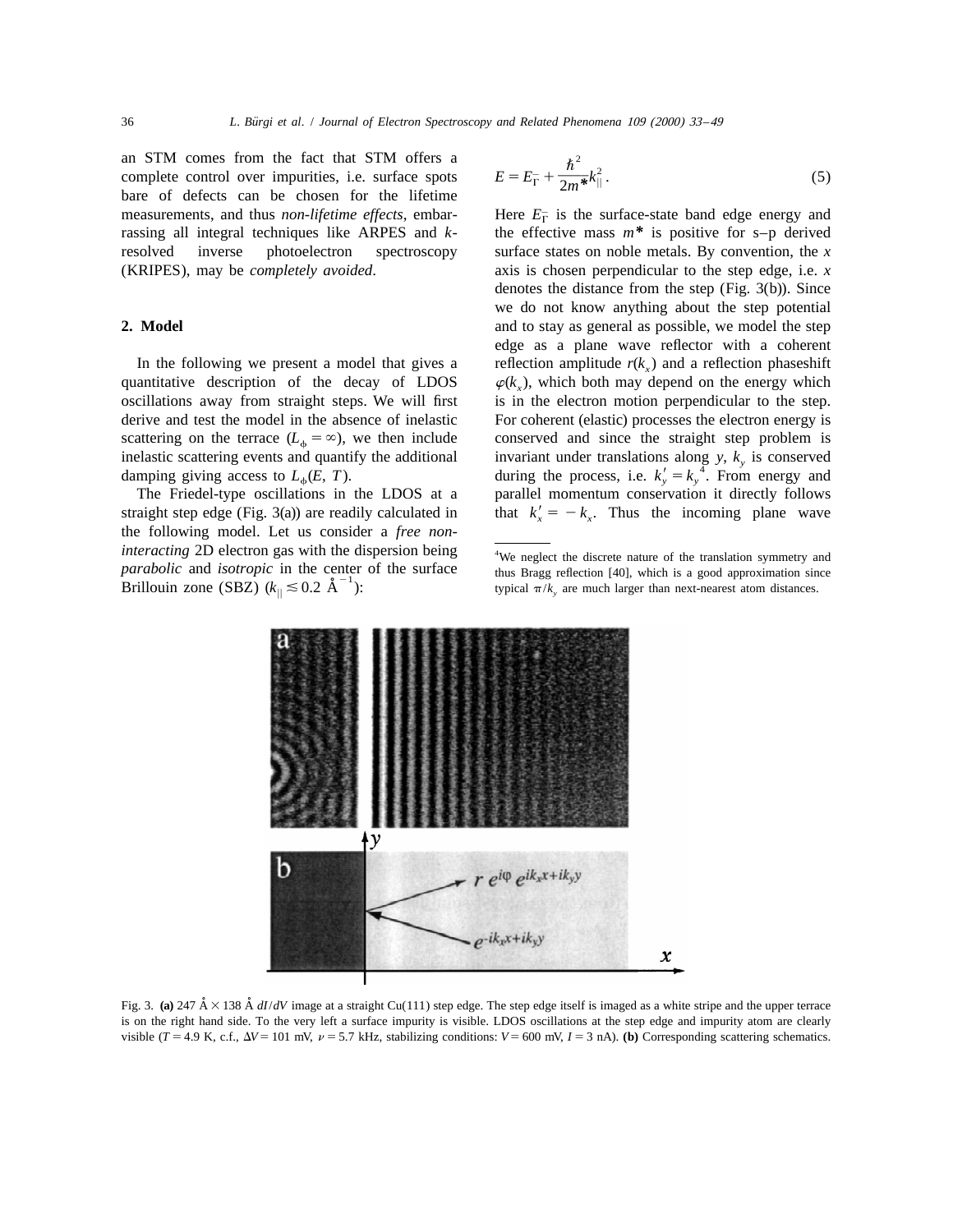$e^{-ik_xx+ik_yy}$  has to be superimposed coherently by the  $k_E = \sqrt{2m^*(E - E_T)/\hbar^2}$ . (8)<br>reflected plane wave  $r(k_x) e^{i\varphi(k_x)} e^{ik_xx+ik_yy}$ , i.e. the The LDOS at the step edge is then readily calculated<br>wave function has the form

$$
\Psi_{E,k_y}(x, y) = (e^{-ik_x x} + r(k_x) e^{i\varphi(k_x)} e^{ik_x x}) e^{ik_y y}, \qquad (6)
$$

where  $k_x = \sqrt{2m^*(E - E_T^-)/\hbar^2 - k_y^2}$ . Electrons are not only reflected at the step edge but may be transmitted into the surface states on the adjacent<br>terrace (with probability  $t^2(k)$ ) or, since the 2D electron gas may be coupled to the bulk electrons at the step edge, they may be absorbed at the step (with<br>probability  $a^2(k_x)$ ). Absorption then means scattering<br>from surface into bulk states. For simplicity we<br>disregard the possible  $k_y$  dependence of  $a^2(k_x)$  and<br>will re will reason later on that this does not change the final<br>result for the LDOS at the step. Particle conservation<br>implies  $r^2(k_x) + t^2(k_x) + a^2(k_x) = 1$ . Since there is no<br>not flux of electrons from arrival explicitly  $\varphi(k_x) = -\$ net flux of electrons from surface states into bulk states, as much electrons must be emitted into order of  $(\varphi + \pi)/k_E$ . For these two reasons we set surface states as are absorbed by bulk states, i.e.  $\varphi(k_x) = -\pi$  in the following. Under these condi-<br> $\varphi(k_x) = -\pi$  in the following. Under these condi-<br> $\varphi(k_x) = -\pi$  in the following. Under these condi-<br> $\varphi(k_x) = -\pi$  in the  $a^2 = e^2$ , where  $a^2$  and  $e^2$  are the  $k_x - k_y$ -averaged<br>probabilities for absorption and emission. We further [40,41] one finds assume that the probability distribution for emission<br>is the very same as for absorption, implying in this<br>case  $a^2(k_x) = e^2(k_x)$  (also this does not alter the final<br>result, as seen below). The number N of electrons per rel unit area at location  $(x, y)$  with energy less than E is<br>given by *incoherent* summation over  $|\Psi_{E,k_y}(x, y)|^2$  of can thus be understood in terms of the oscillating<br>Eq. (6), the transmitted electrons from the left hand part

$$
N(E, x) = 2 \int_{0}^{k_{\rm E}} \frac{dk_x}{2\pi} \int_{-\sqrt{k_{\rm E}^2 - k_x^2}}^{\sqrt{k_{\rm E}^2 - k_x^2}} \frac{dk_y}{2\pi} ((1 + r^2(k_x)) \text{ edge}^5) \text{ all } k_x
$$
  
+ 2r(k\_x) cos(2k\_x x + \varphi(k\_x))) + t<sup>2</sup>(k\_x)   
+ e<sup>2</sup>(k\_x))  
=  $\frac{2}{\pi} \int_{0}^{k_{\rm E}} \frac{dk_x}{2\pi} (2 + 2r(k_x) cos(2k_x x \text{ distance}^5)) \sqrt{k_{\rm E}^2 - k_x^2}$ .  
(7)  $a^2(k_x)$ 

Here the factor 2 comes from the assumed spin<br>degeneracy and we have used  $t^2(k_x) + e^2(k_x) = 1 -$ <br> $r^2(k_x)$ .  $k_E$  is given by  $r^2(k_x)$ .  $k_E$  is given by

$$
k_{\rm E} = \sqrt{2m^*(E - E_T^-)/\hbar^2} \,. \tag{8}
$$

from Eq. (7):

$$
\rho_{\text{step}}(E, x) = \frac{\partial}{\partial E} N(E, x)
$$
  
=  $\frac{2}{\pi} L_0 \int_0^{k_E} dk_x \frac{1 + r(k_x) \cos(2k_x x + \varphi(k_x))}{\sqrt{k_E^2 - k_x^2}}$ . (9)

$$
\rho_{\text{step}}(E, x) \approx L_0 (1 - r(k_{\text{E}}) J_0(2k_{\text{E}} x)), \tag{10}
$$

relation is exact in the case of an energy independent side and the emitted electrons: totic behavior of  $J_0(u)$  is  $\sqrt{2/\pi u} \cos(u - \pi/4)$ , and thus, in a 2D electron gas, there is an intrinsic  $1/\sqrt{x}$ decay of the Friedel-type LDOS oscillations at a step  $N(E, x) = 2 \int_{0}^{1} \frac{dk_{x}}{2\pi} \int_{-\sqrt{k_{E}^{2}-k_{x}^{2}}}^{\infty} \frac{dk_{y}}{2\pi} ((1 + r^{2}(k_{x}))$ <br>  $\begin{aligned}\n\text{dege}^{5} \text{ This decay for } D > 1 \text{ comes from the fact that} \\
\text{all } k_{x} \text{ values from 0 up to } k_{E} \text{ contribute to the LDOS at fixed energy } E. \text{ A decay of the interference}\n\end{aligned}$ patterns in Fig. 3 is clearly seen. But it is not a priori<br>clear that this measured decay is governed by the<br>intrinsic  $1/\sqrt{x}$  decay, since additional inelastic processes on the terrace may alter the decay behavior as  $=\frac{2}{\pi}\int_{0}^{k_{\rm E}}\frac{\mathrm{d}k_{x}}{2\pi}(2+2r(k_{x})\cos(2k_{x}x)$ <br>  $+\varphi(k_{x}))\sqrt{k_{\rm E}^{2}-k_{x}^{2}}$ . (7)  $a^{2}(k_{x})$  and  $e^{2}(k_{x})$ . The LDOS in Eq. (10) asymptotically approaches the constant value  $L_{0}$  far away<br>
from the step, justif

Starting from  $\rho_{\text{sten}}$  in Eq. (10) the tunnel current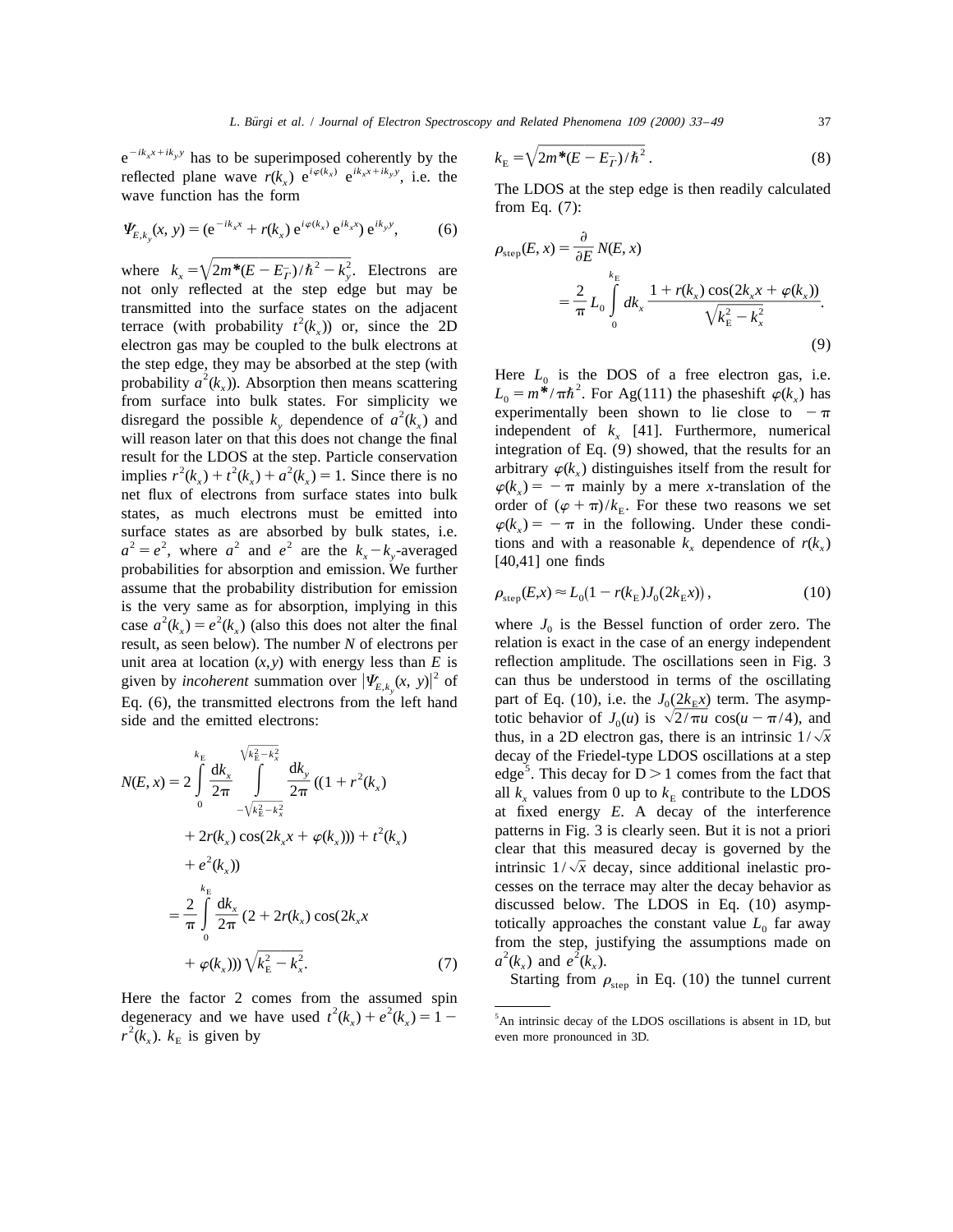close to a step edge for bias voltages  $e|V| \ll \overline{W}$  $\frac{1}{W} = W + W$  where W and W are the work  $\frac{1}{W} = W + W$  where W and W are the work  $\frac{1}{W} = W + W$  $(2\overline{W} = W_s + W_t$ , where  $W_s$  and  $W_t$  are the work functions of sample and tip, respectively) is given by

$$
I(V, T, x, y, s) \propto e^{-2s\sqrt{\frac{m_e}{\hbar^2}}\sqrt{2\,\overline{w}}}\int_{-\infty}^{\infty} dE \,\rho_s(E, x, y) \times \rho_t(E - eV) \,g(E, V, T), \tag{11}
$$

the Fermi–Dirac distribution function,  $\rho_s$  and  $\rho_t$  are  $I(V,T,x,s)$ , which is a good approximation when<br>the DOS of sample and tip, respectively. *s* denotes  $e|V| \ll |E_T|$ . For low bias voltages the effective the tip-sample separation which is related to the tip-reflection amplitude r is given by  $r(k_F)$ . Numerical height  $z(x, y)|_{LV}$ , measured in constant current line solution of the integral in Eq. (11) with  $\rho_{\text{step}}$  from scans, by Eq. (10) shows that the Adawi approximation in Eq.

$$
z(x, y)|_{I,V} = s(x, y)|_{I,V} + t(x, y).
$$
 (12)

Here  $t(x, y)$  characterizes the topography of the obtained: surface, i.e., a virtual plane passing through the<br>surface atomic nuclei. In expression (11) for the<br>tunneling current,  $\rho_s(E,x,y)$  has to be replaced by the<br>sum of a (Ex) and a constant hull contribution of tunneling current,  $\rho_s(E, x, y)$  has to be replaced by the sum of  $\rho_{\text{step}}(E, x)$  and a constant bulk contribution  $\rho_b$ . We assume a constant tip DOS in the narrow energy intervals of interest. The current can then be written

$$
I(V,T,x,s) \propto e^{-2s\sqrt{\frac{m_e}{\hbar^2}}\sqrt{2\,\overline{W}}}\left(\int\limits_{-\infty}^{\infty} dE\left(\rho_b + \rho_{\text{step}}(E,x)\right) f(E - eV,T)\right)
$$

$$
-\int\limits_{-\infty}^{\infty} dE\left(\rho_b + \rho_{\text{step}}(E,x)\right) f(E,T)\right),\tag{13}
$$

$$
\xi_{k_{\rm E}} = x \frac{2\pi m^*}{\hbar^2} \frac{k_{\rm B}T}{k_{\rm E}},\tag{14}
$$

chosen at the cut-off of the Fermi function, i.e.  $s(x)|_{I,V}$ .<br>  $E_F + eV$  and  $E_F$  for the first and second term in Eq. To demonstrate the validity of our  $s(x)|_{IV}$  model  $E_{\rm F}$  + eV and  $E_{\rm F}$  for the first and second term in Eq. edge wave vectors  $k_{\text{eV}}$ ,  $k_{\text{F}}$  and the effective mass  $m^*$  are

close to a step edge for bias voltages 
$$
e|V| \ll \overline{W}
$$
  
\n $(2\overline{W} = W_s + W_t$ , where  $W_s$  and  $W_t$  are the work  
\nfunctions of sample and tip, respectively) is given by  
\n
$$
K\left(\frac{\xi_{k_{\text{eV}}}}{\sinh \xi_{k_{\text{eV}}}} k_{\text{eV}} J_1(2k_{\text{eV}} x) - \frac{\xi_{k_{\text{F}}}}{\sinh \xi_{k_{\text{F}}}} k_{\text{F}} J_1(2k_{\text{F}} x)\right).
$$
\n
$$
I(V, T, x, y, s) \propto e^{-2s\sqrt{\frac{m_e}{\hbar^2}} \sqrt{2 \overline{w}}} \int_{0}^{\infty} dE \rho_s(E, x, y)
$$
\n(15)

Here  $J_1$  is the first order Bessel function. We have assumed that the step reflection amplitude *r* is the where  $g(E, V, T) = f(E - eV, T) - f(E, T)$ ;  $f(E, T)$  is same for all  $k_x$  wave vectors contributing to (15) is very accurate. By inverting Eq. (15) the  $z$  *z*(*x*) *t*)  $z$  *z*(*x*)  $x$  *i*, *z*(*x*)  $y$  *i*, *z*(*x*)  $y$  *i*, *z*(*x*)  $y$  *i*, *z*(*x*)  $y$  *i*, *z*(*x*)  $y$  *i*, *z*(*x*)  $y$  *i*, *z*(*x*)  $y$  *i*, *z*(*x*)  $y$  *i*, *z*(*x*)  $y$  *i*, *z*(*x*)  $y$  *i*, *z* 

$$
s(x)|_{I,V} = \frac{1}{2\sqrt{\frac{m_e}{\hbar^2}}\sqrt{2\ \overline{W}}} \ln\left(1 - r\ \frac{1}{eV}\ \frac{L_0}{\rho_b + L_0}\ \frac{\hbar^2}{2m^*}\ \frac{1}{x}\n\times\left(\frac{\xi_{k_{\text{eV}}}}{\sinh \xi_{k_{\text{eV}}}} k_{\text{eV}} J_1(2k_{\text{eV}} x) - \frac{\xi_{k_{\text{F}}}}{\sinh \xi_{k_{\text{F}}}} k_{\text{F}} J_1(2k_{\text{F}} x)\right)\right)
$$
\n(16)

Since for  $u \gg 1$   $J_1(u)$  behaves as  $\sqrt{2/\pi u} \cos(u - 3\pi/4)$ ,  $s(x)$  asymptotically falls off like  $1/x^{3/2}$  at zero temperature, i.e. faster than the corresponding LDOS. This is due to the wave vector spread in the integral over the LDOS. It is seen in Eq. (15) that the Following Adawi [44] the temperature effect due to amplitude of the oscillations scales with  $k_{ev}/eV$ , the broadening of the Fermi function in the integ-<br>meaning that the higher the tunneling bias, the meaning that the higher the tunneling bias, the rands of Eq. (13) can be approximated by perform-<br>ing the amplitude of the interference patterns.<br>ing the integration at  $T = 0$  K and by multiplying the<br>Furthermore, the wave vector spread leads to a Furthermore, the wave vector spread leads to a oscillating parts of the resulting functions with  $\xi_{k_{\rm E}}$  / damping of the interference patterns which is more sinh $\xi_{k_{\rm E}}$ , where pronounced for larger bias values (see Section 3). pronounced for larger bias values (see Section 3). Altogether, the effect of the LDOS oscillations on  $s(x)|_{I,V}$  is more pronounced at low bias values and is almost not visible at higher biases, where the wave and the energy *E* for the evaluation of  $k<sub>E</sub>$  has to be vector spread washes out the interference effects in

(13), respectively. The integrations at  $T = 0$  K are we present in Fig. 4(a) the fit by Eq. (16) to a readily evaluated and one obtains the following topographic linescan taken perpendicularly to a expression for the tunneling current close to a step monoatomic  $Ag(111)$  step. For  $Ag(111)$  the electron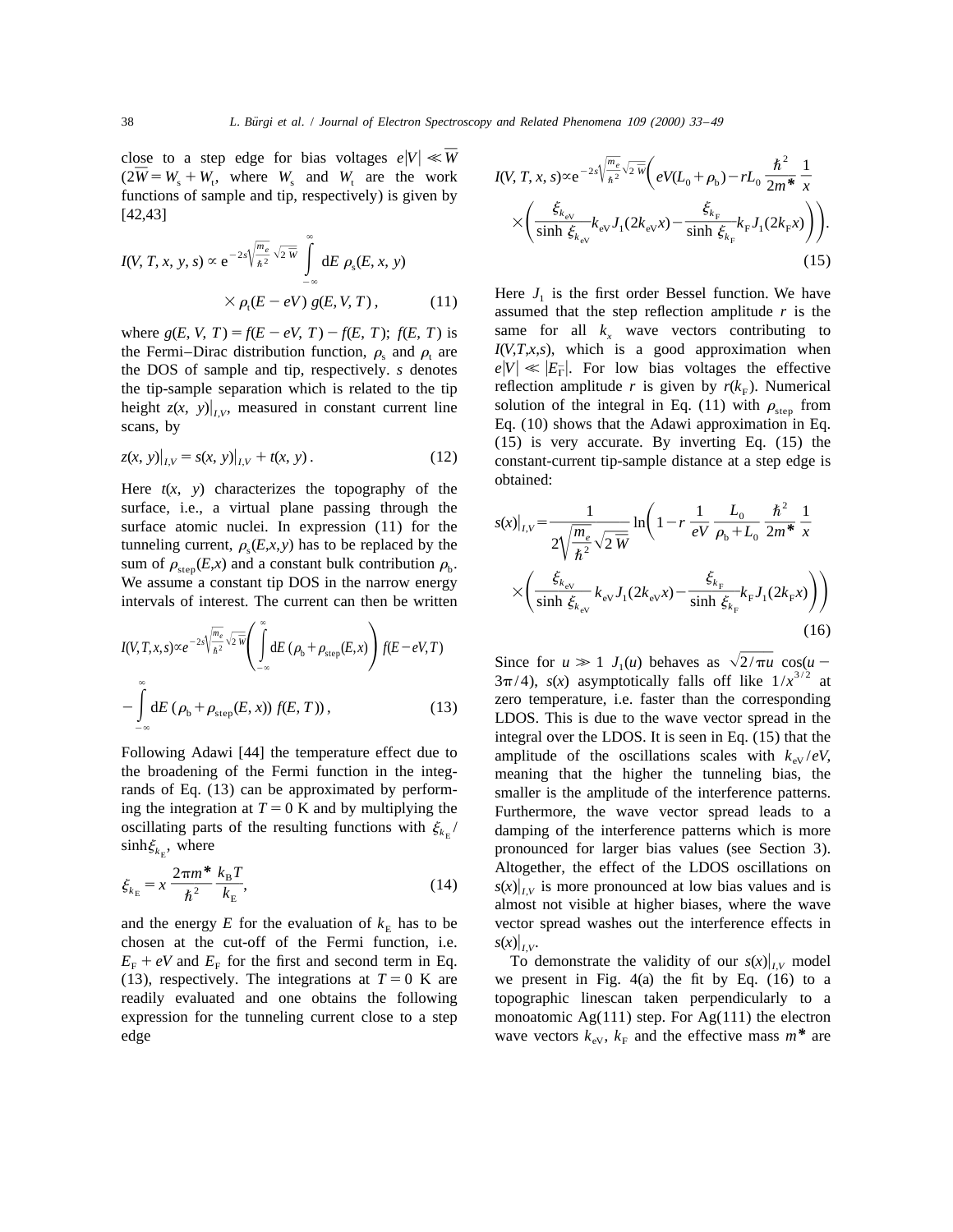

at  $V = 10$  mV and  $T = 77.3$  K, (b) at  $V = 100$  mV and  $T = 3.5$  K<br>  $(I = 1.0$  nA in (a) and (b)). The solid lines are fits using Eq. (16)<br>
(see text). The agreement between experiment and model is<br>
striking; also pronounced voltage as in (b) are perfectly reproduced. The only free fit characterized by  $(k_x, k_y)$  and will interfere coherently parameters in (a) are the two reflection amplitudes  $r_{\text{desc}}$  and  $r_{\text{asc}}$  with the incoming wave pack parameters in (a) are the two reflection amplitudes  $r_{\text{desc}}$  and  $r_{\text{asc}}$  for descending and ascending steps.

0.40  $m_e$ , see [18,45]). The ratio  $L_0/(\rho_h + L_0) = 0.64$  these processes are located at the step edge, an has been estimated from d*I*/d*V* data on a clean electron starting at distance *x* from the step will terrace [45]. Furthermore, by ramping *z* and measuring the tunneling current *I* we have determined the apparent barrier height  $W = (3.1 \pm 0.1)$  eV for Ag(111) [45]. Except from the reflection amplitudes  $r_{\text{desc}}$  and  $r_{\text{asc}}$  for the descending and ascending side of the step, respectively, all parameters entering Eq. (16) are thus known. The good agreement between model and experiment is evident. From our fit we obtain quite different reflection amplitudes *r* on the upper and on the lower terrace. For electrons being reflected by the ascending step  $r_{\text{asc}}$  is 1.8 $\pm$ 0.4 times smaller than for those approaching a descending step. These *r*-values represent the reflection amplitude at the Fermi level,  $r(k<sub>F</sub>)$ , since the linescan has been taken at low bias. The linescan in Fig. 4(b) has been performed at a bias voltage of 100 mV. It clearly shows the beating of the Bessel functions at<br>  $k_{100 \text{ meV}}$  and  $k_F$  (see Eq. (16)). The oscillations and<br>  $k_{100 \text{ meV}}$  and  $k_F$  (see Eq. (16)). The oscillations and<br>
without (top) and with inelastic scattering ( beating in  $z(x)$  down to amplitudes of  $1/1000$  Å are  $x_{i,s}$ . Possible inelastic processes include e–ph (as sketched) and perfectly described by Eq.  $(16)$ . Note the difference  $e-e$  scattering.

in amplitude of the oscillations in Fig. 4(a) and (b). At 10 mV the amplitude of the oscillations are almost a factor of 10 larger than at 100 mV, confirming that the wave vector spread washes out the coherence effects.

So far we included only possible loss of coherence during scattering at the step edge itself (via  $r(k<sub>E</sub>)$ ) in our model for the LDOS at step edges (Eq. (9)), but completely disregarded inelastic processes on the terrace. The latter processes include e–e and e–ph scattering. Not including them in the model was justified, since the measurements in Fig. 4 have been performed at low temperature and low energies  $(E E_{\rm F}$  < 0.5 eV), where  $L_{\rm e-e}$  and  $L_{\rm e-ph}$  are much larger than the intrinsic LDOS decay length (see below for estimates of the order of  $L<sub>4</sub>$  in this regime). Fig. 5 illustrates electron scattering processes at step edges Fig. 4. Constant-current linescan taken across a Ag(111) step (a) without and with inelastic processes on the terrace.<br>at  $V = 10$  mV and  $T = 77.3$  K, (b) at  $V = 100$  mV and  $T = 3.5$  K. In the absence of inelastic processe known interference patterns. At the step edge itself 2*D* known from the dispersion ( $E_0^{2D} = -65$  meV,  $m^* =$  reduce the step reflection amplitude  $r(k_x)$ . Since

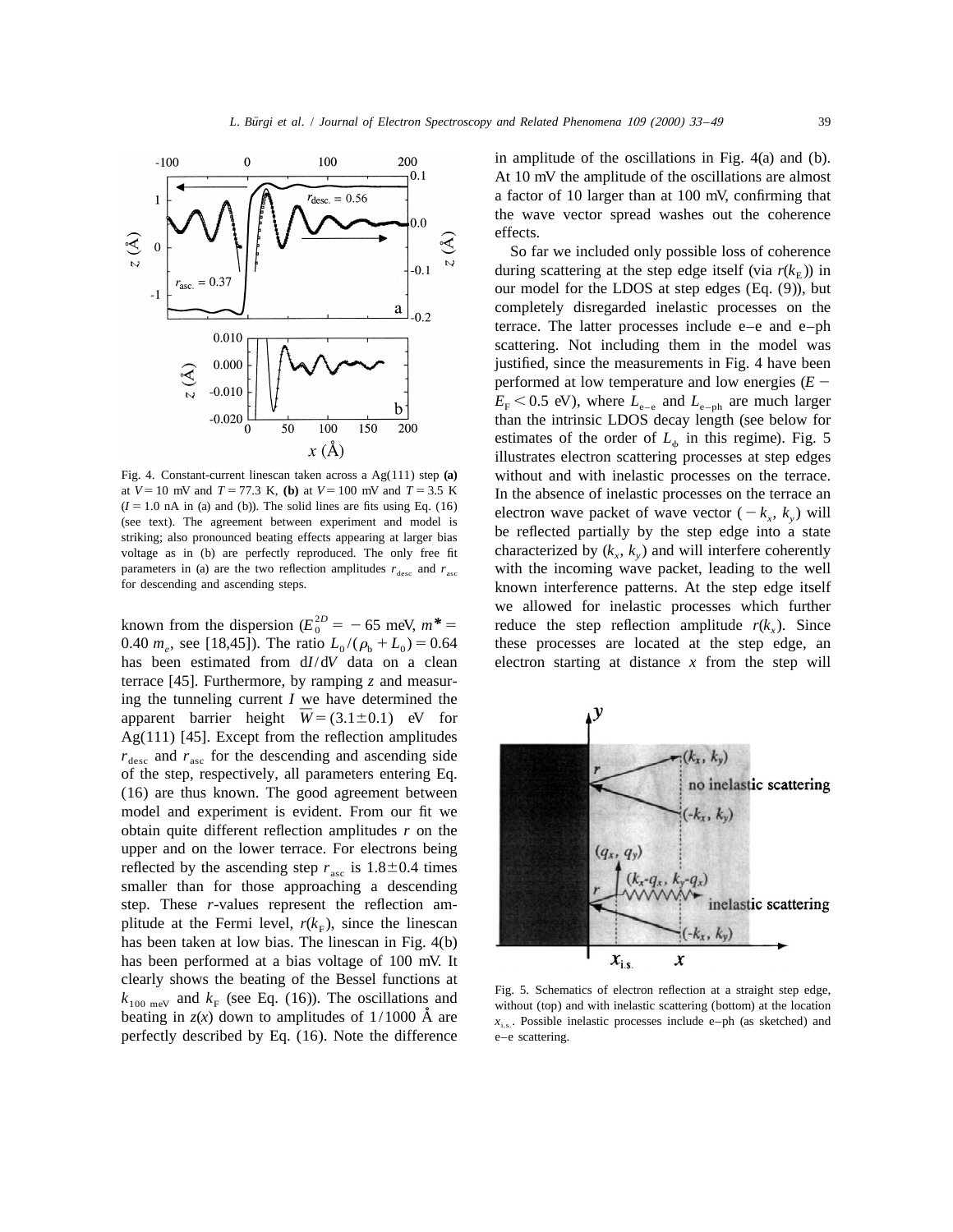independent of *x*. Thus, inelastic processes *at steps* ideal surface free of any defects. lead to an overall reduction of the LDOS oscillation Theoretical lifetimes usually refer to one single amplitude, but not to damping (Eq. (10)). If we take quasiparticle added to the Fermi sphere (ground inelastic processes on the terrace into account, then state) [3]. Photoelectron spectroscopic methods are the electron may be scattered out of its state into far from this idealized situation since many quasianother quantum state  $(q_x, q_y)$  somewhere on its way particles are usually excited with the photon (elecfrom distance  $x$  to the step or from the step to tron) pulse, leading to a highly non-equilibrium distance *x* again. Since this is an inelastic process, quasiparticle distribution. STM, on the contrary, the energy of state  $(q_x, q_y)$  is different from the comes close to the theoretical scenario. To illustrate energy of  $(k_x, k_y)$ , e.g. the process involves absorp-<br>this statement let us use the picture put forward by<br>ion or emission of a phonon. If we assume that the Heller et al. [47]: at positive bias voltages (similar system is homogeneous, then an inelastic process arguments can be made for negative bias) electrons occurs with a constant probability  $d\ell/L_{\phi}$  per length tunnel from the tip to the sample surface. On the unit  $d\ell$ , i.e. the probability that the electron is in the sample this electron wave travels away from the tip. unit d $\ell$ , i.e. the probability that the electron is in the sample this electron wave travels away from the tip.<br>
2, same quantum state after a distance  $\ell$  is e<sup>- $\ell/L_{\phi}$ </sup>. The If it encounters scattering centers like distance an electron wave packet in state  $(-k_x, k_y)$  impurities, it may be scattered and return to the tip, has to travel starting from distance x, going to the where it will interfere constructively or destructively step and then back to distance  $x$ , where it can with the amplitude leaving the tip. The electron can interfere with the incoming  $(-k_x, k_y)$ , is given by be injected at a well defined energy eV above the  $2x k_E/k_x$ , where  $k_E^2 = k_x^2 + k_y^2$ . The probability that the Fermi surface by choosing the appropriate bias electron in state (2 *k* , *k* ) gets back to distance *x* in voltage *V*. In this picture it gets clear, that with the *x y* state  $(k_x, k_y)$  is reduced by a factor  $exp(-2(k_E x / \text{STM tip one injects electrons, whose properties can  $k_x L_x)$ , and therefore, under inclusion of inelastic be probed by the very same tip. Since at typical$  $k_{x}L_{\phi}$ ), and therefore, under inclusion of inelastic processes, the LDOS of the 2D electron gas at a step tunneling currents of 1 nA an electron is injected edge in Eq. (9) reads: about every 0.16 ns and since typical lifetimes of

$$
\rho_{\text{step}}(E, x) = \frac{2}{\pi} L_0 \int_0^{k_E} dk_x \frac{1 - r(k_x) e^{-2 \frac{k_E x}{k_x L_{\phi}}} \cos(2k_x x)}{\sqrt{k_E^2 - k_x^2}}.
$$
\n(17)

Again, numerical integration of Eq. (17) shows that for  $x > \pi/k_E$  and a reasonable  $k_x$  dependence of  $r(k_x)$  **3. Electron–electron interaction** [40,41],  $\rho_{\text{sten}}(E,x)$  can very well be approximated by **3. Electron–electron interaction** 

$$
\rho_{\text{step}}(E, x) \approx L_0 \bigg( 1 - r(k_{\text{E}}) e^{-2 \frac{x}{L_{\phi}}} J_0(2k_{\text{E}} x) \bigg). \tag{18}
$$

lead to an additional damping of the LDOS interfer- energy (Fig. 1). With a simple model we have been ence patterns. By quantitatively studying the decay able to extract  $L_{\phi}(E)$  from  $dI/dV$  scans acquired of these interference patterns at straight step edges under closed feedback loop conditions at step edges like e–e and e–ph scattering. We emphasize that  $L_{\phi}$  Cu(111). as defined here (and elsewhere [46]) does not Fig. 6 shows a constant-current image of a

come back to this distance with a probability that is reflects the lifetime of surface-state electrons on an

Heller et al. [47]: at positive bias voltages (similar where it will interfere constructively or destructively these surface-state electrons are in the fs range (see<br>  $\rho_{\text{step}}(E, x) = \frac{2}{\pi} L_0 \int_0^{k_E} dk_x \frac{1 - r(k_x) e^{-2\frac{k_E x}{k_x L_0}} \cos(2k_x x)}{\sqrt{k_E^2 - k_x^2}}$ .<br>  $\sqrt{k_E^2 - k_x^2}$ theory, where one single quasiparticle is added to the Fermi sphere.

To learn about e–e interaction of s–p derived surface-state electrons on noble metals we have studied the decay of quantum interference patterns at As seen in Eq. (18) inelastic processes on the terrace step edges as a function of the quasiparticle excess under closed feedback loop conditions at step edges with STM, one can investigate inelastic processes for the Shockley type surface states on Ag(111) and

account for coherence loss at scattering centers  $Cu(111)$  step edge at  $V = 1.4$  V in (a) and the *closed* themselves. Hence, our measured lifetime directly *feedback* d*I*/d*V* image taken simultaneously in (b).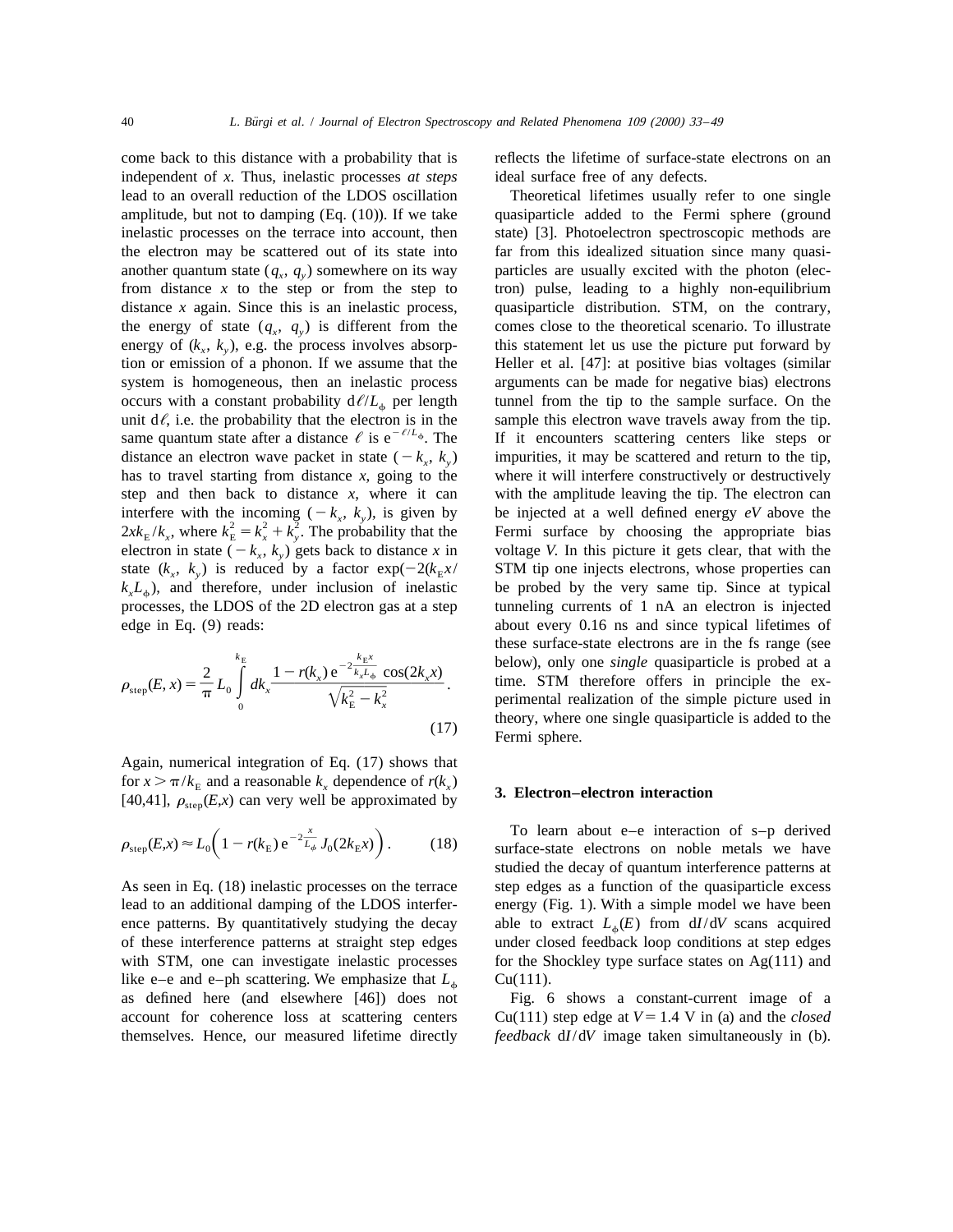



Fig. 6. **(a)** Constant-current image of a Cu(111) step edge: 280  $\tilde{A} \times 138$   $\tilde{A}$ ,  $V = 1.4$  V,  $I = 7$  nA. (b) d*I*/d*V* image taken simultaneously with (a). Standing wave patterns at static scatterers as steps and impurities are clearly visible ( $T = 4.9$  K, c.f.,  $\Delta V = 135$ mV,  $\nu = 5.72$  kHz).

responsible for the clearly visible spatial oscillations d*I*/d*V* image as shown in Fig. 6(b). The data at 1 eV and 2 eV in Fig.  $6(b)$ . For our experiment we have chosen were taken with a stabilizing current of 5 nA and 10 nA and a  $\Delta V$ straight step edges with a defect free area larger than of 119 mV and 156 mV, respectively. The solid lines depict the fits  $250 \text{ Å} \times 250 \text{ Å}$  on the adiacent upper terrace (Fig. with Eqs. (21) and (22). The significan 250  $\AA \times 250$   $\AA$  on the adjacent upper terrace (Fig.  $\frac{\text{with } \text{Eqs. (21) and (22). The significance of the deduced } L_{\phi} \text{ is } 250$   $\AA$ 6). By doing so we are sure that the local elastic setting  $L<sub>a</sub> = \infty$  leads to a much slower decay rate than observed mean free path  $L_m$  is considerably larger than the  $(T=4.9 \text{ K}, \text{c.f., } \nu = 5.72 \text{ kHz})$ . (b) Comparison between the full measured  $L_{\phi}$  [1], and thus the LDOS oscillations at calculation of d*I*/d*V* with Eqs. (19), (18) and (20) and the result the step are not influenced by other static scattering obtained by setting  $\mathcal{T}$  constant  $(T \$ the step are not influenced by other static scattering obtained by setting  $\mathcal{I}$  constant ( $T \to 0$ ,  $L_{\phi}$ )<br>contars. In order to ovaluate the doesn of the parameters:  $W_s = W_s = 4.5$  eV,  $r = 0.5$  [40]). centers. In order to evaluate the decay of the standing waves at straight step edges as shown in Fig. 6 the d*I*/d*V* images have been slightly rotated to the lateral position on the sample and *s* the distance align the step edge vertically, and then we have between tip and sample measured from a virtual averaged the  $dI/dV$  data over several line scans. plane passing through the uppermost atoms.  $\rho_s$  is the Typical averaged  $dI/dV$  data are presented in Fig. LDOS of the sample in this virtual plane. The tip 7(a). To interpret this data we start with the general LDOS  $\rho_t$  is assumed to be constant which is justified expression for the tunneling current *I* [42,43,48] since we are only interested in lateral variations of

$$
I(V,T,x,y,s) \propto \int_{-\infty}^{\infty} dE \rho_s(E,x,y) \rho_t(E-eV)
$$
\n
$$
\times \mathcal{T}(E,V,s)[f(E-eV,T)-f(E,T)], \qquad (19) \qquad \mathcal{T}(E,V,s)
$$
\n
$$
= e^{-s\sqrt{2m_e/\hbar^2}(\sqrt{W_t-E}+eV+\sqrt{-E(1-m^*/m_e)-m^*/m_eE_T+W_s})},
$$

where  $\rho_t$  is the DOS of the tip, *x* and *y* characterize



Again, Friedel-type oscillations in the LDOS are Fig. 7. (a) Typical dI/dV data perpendicular to a descending  $Cu(111)$  step obtained by averaging over several line scans of a

LDOS of the sample in this virtual plane. The tip since we are only interested in lateral variations of ` d*I*/d*V*. We use the transmission factor [49]

$$
\mathcal{T}(E, V, s)
$$
  
= e<sup>-s $\sqrt{2m_e/\hbar^2}(\sqrt{W_t - E + eV} + \sqrt{-E(1 - m^* / m_e) - m^* / m_e E_T + W_s})$ , (20)</sup>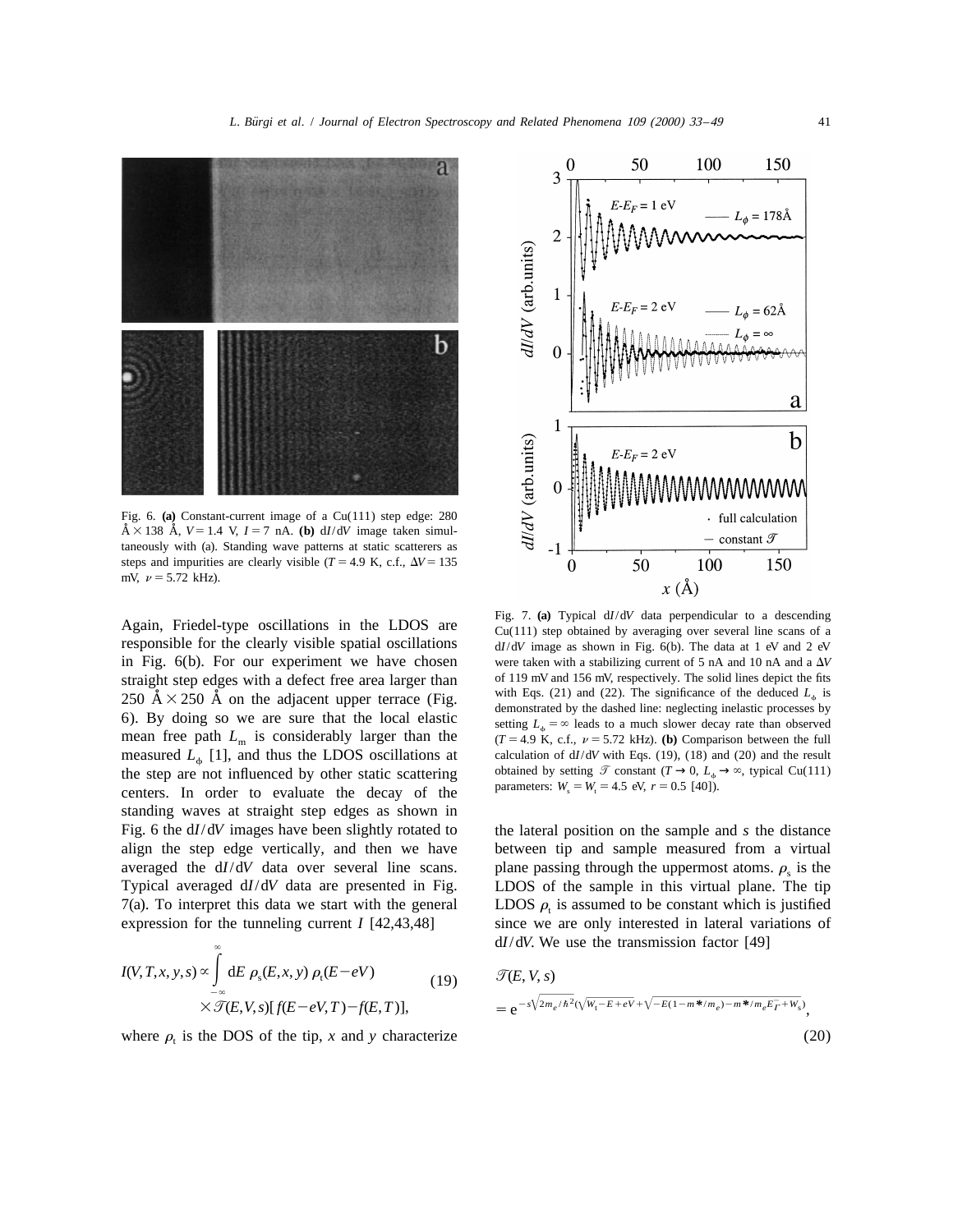which accounts for the  $p_{\parallel}$  dependence of the vacuum solved, and the laterally varying part of the current, barrier penetration of surface-state wave functions<sup>6</sup>. *I*<sup>-</sup>, is given by (see Eq. (15)): The work function of the sample,  $W_s$ , can be considered as a constant for our purposes since we have found its reduction at steps due to the Smoluchowski effect [50] to be localized to  $\pm$ 3 A around the step edge. For  $\rho_s(E,x)$  in Eq. (19) we use<br> $\rho_b + \rho_{\text{step}}(E,x)$  from Eq. (18), appropriate for a straight step edge in presence of inelastic processes.

Since we are only interested in spatial variations of<br>
is assumption<br>
is and *I/dV* the bulk contribution to the surface DOS,  $\rho_b$ ,<br>
is assumed to be constant.<br>
In the following we prove that  $\mathcal{T}$  can be assumed<br>
in t (16), and typical 5 K parameters for the Cu(111) and<br>
Ag(111) surface states ( $E_0^{2D} = -65$  meV,  $m^* =$ <br>
0.40  $m_e$  for Ag(111) and  $E_0^{2D} = -420$  meV,  $m^* =$ <br>
0.40  $m_e$  for Cu(111), see [7,17,18,29,45]). By doing<br>
so we s shown in Fig. 7(b) it is clear that the energy and gap width dependence of the transmission factor of Eq.<br>(20) is neither responsible for a faster decay of the oscillations in  $dI/dV$  at steps nor does it change the oscillation period and phase (at least not in the bias (The energy spread of  $e \Delta V$  leads to a corresponding

$$
I^{\tilde{}}(V, T, x) \propto -\frac{1}{x} e^{-2(x/L_{\phi})}
$$

$$
\times \left( \frac{\xi_{k_{\text{eV}}}}{\sinh \xi_{k_{\text{eV}}}} k_{\text{eV}} J_1(2k_{\text{eV}} x) - \frac{\xi_{k_{\text{F}}}}{\sinh \xi_{k_{\text{F}}}} k_{\text{F}} J_1(2k_{\text{F}} x) \right). \tag{21}
$$

$$
dI/dV(V, \Delta V) \propto \int_{0}^{2\pi} \sin t \cdot I \left( V + \frac{\Delta V}{2} \sin t \right) dt , \qquad (22)
$$

$$
L_{\Delta V} \sim \frac{\hbar^2 k_{\rm ev}}{m^* e \, \Delta V} \,. \tag{23}
$$

regime of 0.3 V - 3.5 V). For the sake of a faster fit wave vector spread  $\Delta k$  which then leads to a decay procedure we thus can safely set the transmission on a length scale of  $1/\Delta k$ ).  $L_{\Delta V}$  can be considerable factor  $\mathcal{T} = \text{const}$ , which is an excellent approxi- in our experiments and it is therefore of great in our experiments and it is therefore of great mation for  $x > \pi/k_F$  and 0.3 V < V < 3.5 V. Under importance that we account for this effect with Eq. these circumstances the integral in Eq. (19) with (22). If we just evaluated the apparent decay in  $\rho_b + \rho_{step}(E, x)$  from Eq. (18) can be analytically  $dI/dV$ ,  $L_{dI/dV}$ , we would underestimate the real<br>phase-relaxation length, since  $L_{dI/dV}^{-1} = L_0^{-1} + L_{\Delta V}^{-1}$ .

Using Eqs. (21) and (22) to fit our d*I*/d*V* line scans, we are left with four fit parameters:  $L_{\phi}$ ,  $k_{\text{eV}}$ , the step edge location and an overall proportionality and it enters implicitly in  $\mathcal{T}$  via  $E$ . **factor.** Remember that the latter fully accounts for

<sup>&</sup>lt;sup>6</sup>Since these states are 2D,  $p_{\parallel}$  is completely characterized by E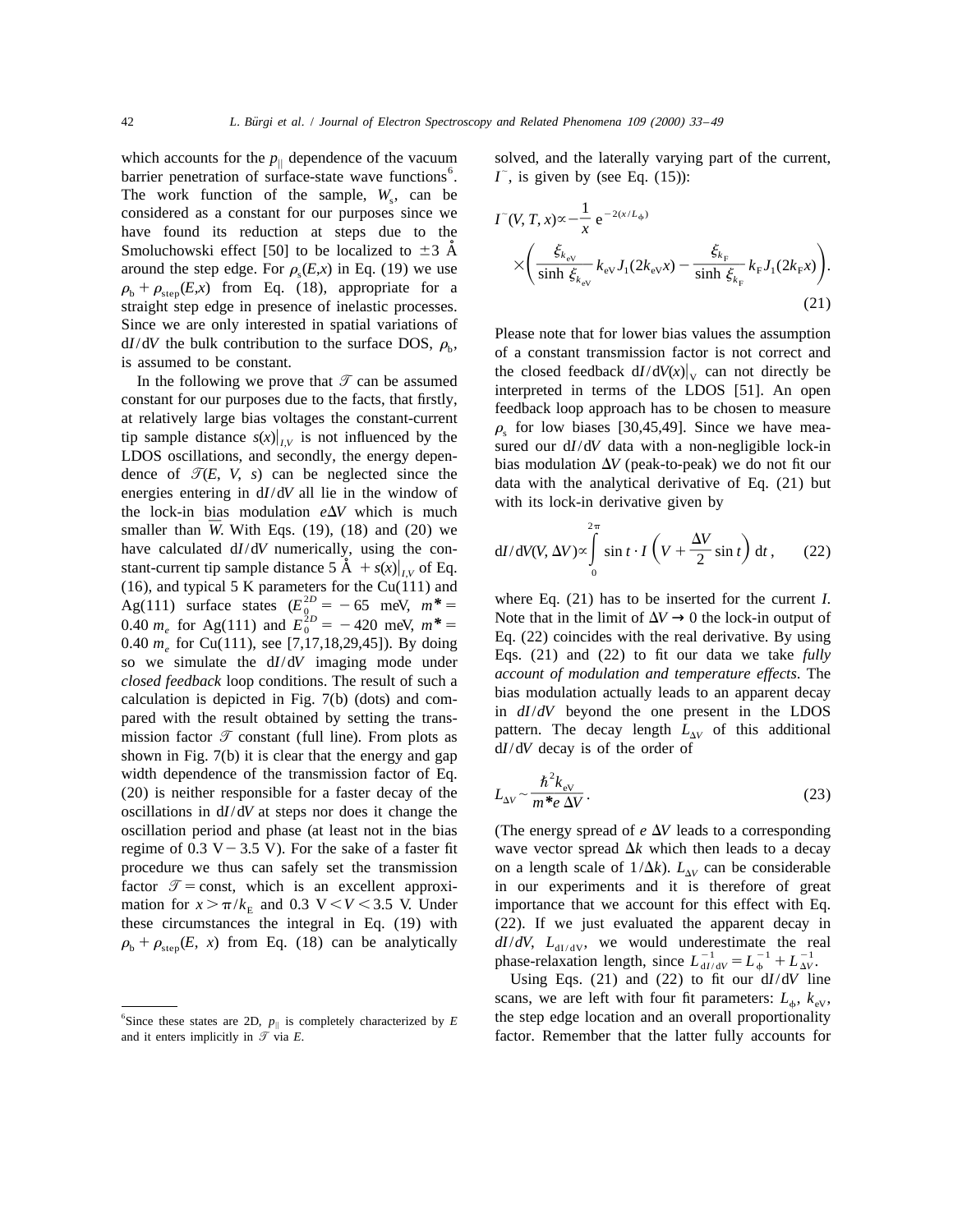loss of coherence during the scattering process at the step edge itself  $(r(k<sub>x</sub>)$  in Eq. (17)) whereas the decay  $L<sub>th</sub>$  is only influenced by inelastic processes on the terrace, e.g. e–e or e–ph interaction. Fits to measured  $dI/dV$  data for  $Cu(111)$  are depicted in Fig. 7(a) for two different bias values (i.e. injection energies). The fit range has been limited to  $x > 3\pi/$ 2*k* to ensure the validity of our approximations. The agreement between fits and data is excellent and the relevance of  $L_{\phi}$  is demonstrated by plotting the calculated  $dI/dV$  oscillations for  $L_{\phi} = \infty$ . By fitting d*I*/d*V* data taken at different bias voltages *V* (i.e. energies eV) for  $Ag(111)$  and  $Cu(111)$  we obtain the dispersion relation  $k_{E=ev}$  [45,52], and the energy dependent phase-relaxation length  $L_*(E)$  for Cu(111) and Ag(111), respectively.

To compare our results with theory, APS, and 2PPE measurements we have converted the measured  $L_{\phi}$  into lifetimes  $\tau_{\phi}$  via  $\tau_{\phi} = L_{\phi}/v$ , where *v* is Fig. 8. Lifetimes of s-p surface-state electrons as a function of the group velocity of the quasiparticles at the par-<br>excess energy determined as described in the text  $(T = 4.9 \text{ K})$ . The ticular energy,  $v = \hbar k_{\text{ev}}/m^*$ . This conversion is dotted line depicts the lifetimes predicted by 3D FLT for Cu (Eq.<br>correct since locally  $L_{\phi} \ll L_m$  in our case [1]. The (1)):  $\tau_{\text{FLT}} = 22.4$  fs eV<sup>2</sup>( $E - E_{\text{F}}$ ) been determined by averaging over data sets ob- electron lifetimes measured by Ogawa et al. [27] and Knoesel et tained with different tips, at different step edges and al. [28], respectively. different fit ranges. The fit range and bias modulation dependence of our  $\tau_{\phi}$  data is minor, which confirms the validity of our model. The error bars are due to a slight tip dependence of our measurement and a 5% induced electric field or tip-surface interactions, does uncertainty in the STM piezo calibration. Actually, not influence the measured decay lengths. the absolute values of the lifetimes have been found Note that with our technique we avoid depopulato depend slightly on the tip, whereas the energy tion and cascade effects present in 2PPE and we dependence of  $\tau_{\phi}$  is unaffected. This might be probe only one excited electron at a time. Since explained by the fact that tips are not radially electron-phonon lifetimes (typically 70 fs at 5 K) symmetric and thus may collect surface-state elec- are essentially independent of the quasiparticle trons having different in-plane incidence angles  $\alpha$  = energy for the energies of interest and exceed our  $\arccos(k_x/k_{\text{eV}})$  with different probabilities. Thus, the measured lifetimes considerably (Fig. 1), we attri-<br>integrand in Eq. (17) would have to be multiplied bute the inelastic quasiparticle scattering rate  $\tau_{\phi}^{-1}$  a monotonically increasing (decreasing)  $f(k_x / k_{\text{ev}})$  Although surface-state electrons are bound to two leads to a slower (faster) decay of  $\rho_{\text{step}}$ . We point out dimensions they coexist with the underlying bulk that the absence of an influence of the tunneling electrons, and this opens up fully 3D decay channels, impedance on our measurement has been carefully e.g. the e–e interaction is not restricted to the 2D checked by measuring  $L<sub>o</sub>$  at fixed bias and a stabilizing current that has been varied by two orders of magnitude around the usual values. Thus, we believe that the presence of the tip, i.e. the tip creation in Ag and Cu [53,54].



electron–phonon lifetimes (typically 70 fs at 5 K) e-e interaction, e.g. electron-hole pair creation electrons, and this opens up fully 3D decay channels,

60

 $7$ The energies of interest are well below the threshold for plasmon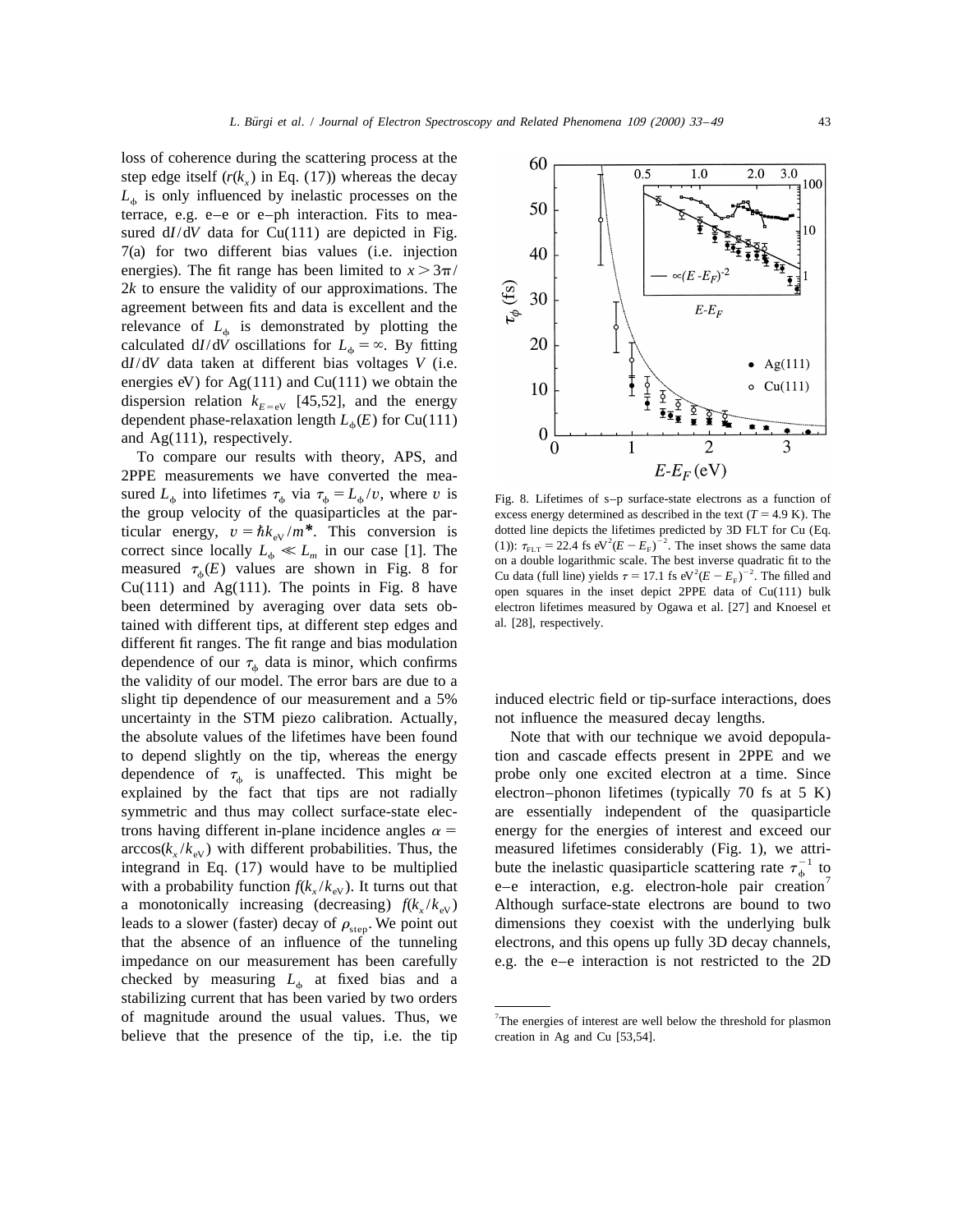the bulk electrons. Surface-state electrons are effi- below surfaces [57,58]. ciently screened by underlying bulk electrons, and one therefore expects that bulk electrons contribute to the e–e interaction of hot s–p surface-state **4. Electron–phonon interaction** quasiparticles with the Fermi sphere. As can be seen in Fig. 8 our results for the surface-state lifetimes lie The general aim of this Section is to fully under-<br>close to the  $\tau_0 (E - E_F)^{-2}$  law predicted by 3D FLT stand and model the thermal damping of interference<br>for ele for electron-hole pair creation (Eq. (1)): fits to our patterns in 2D free electron gases. We present data yield  $\tau_0^{\text{Ag}} = 10.4$  fs eV<sup>2</sup> and  $\tau_0^{\text{Cu}} = 17.1$  fs eV<sup>2</sup>, temperature dependent low-bias constant-current and as compared to 16.5 fs eV<sup>2</sup> and 22.4 fs eV<sup>2</sup> expected  $dI/dV$  measurements for s-p derived surfa from FLT with Ag and Cu *bulk* parameters, respec- electrons on noble metals in the temperature range tively (see Fig. 8). Our surface-state lifetimes in Fig. 3.5 K to 178 K. Although temperature dependent 8 are slightly (but significantly) smaller than the damping has been discussed earlier [30,33], we lifetimes predicted in FLT for corresponding bulk consider this Section valuable since it is more electrons. Comparison of our data with more realistic *quantitative* than the earlier studies. In particular, we models including the real band structure and ex-<br>have performed these quantitative temperature dechange [55], which, for noble metals, predict larger pendent decay studies to learn about electron–<br>lifetimes than FLT<sup>8</sup>, leads to an even larger deviation phonon processes in noble-metal surface states, of our data from theory. In addition, recent 2PPE which dominate the electron decay rate at low experiments confirm this trend towards larger bulk excitation energy (Fig. 1). electron lifetimes for  $Cu(111)$  (See filled and open Our investigation of the temperature induced squares in the inset of Fig. 8. Note that these 2PPE spatial damping of standing waves is mostly based data are depopulation lifetimes whereas we measure on constant-current line scans  $z(x)|_{UV}$  taken perpendephasing lifetimes. Depopulation and decoherence dicularly to straight steps at low bias voltages. Such lifetimes could be discerned in interferometric 2PPE topographic data in the vicinity of a step are repre- [8]). Therefore, we can state that s–p surface-state sented in Fig. 4. Although they are less directly electron lifetimes on noble metals are reduced with related to the LDOS than d*I*/d*V*-profiles used to respect to bulk electron lifetimes. Calculations per- investigate e–e interaction in Section 3 (e.g. Fig. 7), formed by Echenique et al. confirm our results [56]. higher resolution can generally be obtained in topog-Further theoretical modeling will be helpful to raphic data. Since e–ph damping involves much interpret our results in detail. Especially, the devia-<br>tions of the  $\tau_{\phi}$  data of Ag(111) above 2 eV from the electrons at large bias voltages  $V > 1$  V (Fig. 1), we tions of the  $\tau_{\phi}$  data of Ag(111) above 2 eV from the quadratic behavior of FLT should be related to the need a better resolution here than the resolution that real band structure including *d* bands. was necessary to learn about e–e processes in

size the possibility of studying also bulk quasi- Section have been obtained by averaging over severparticle lifetimes with STM, much in the way al line scans which were recorded on the same described here, since bulk electrons create as well surface spot, i.e. without *y*-displacement of the tip

electron gas itself but may have contributions from standing wave patterns at structural defects on and

To conclude this section, we would like to empha- Section 3. Experimental results presented in this while scanning in *x*-direction. Note the resolution of  $\approx$  1/1000 Å of such *z*(*x*)-data (Fig. 4(b)).

To interpret our constant-current line scans we include inelastic scattering processes in the formal-<sup>8</sup>Including exchange terms leads to a larger mean distance ism leading to Eq. (16). Introducing  $\rho_{step}(E, x)$  from between electrons and thus an enhancement of e-e lifetimes. Eq. (18) into Eq. (13) and going through the

Including *d* bands (i.e. the real band structure) introduces addi-<br>Calculation sketched in Section 2 leads to the followtional screening which increases the lifetimes as well. ing expression for the constant-current tip-sample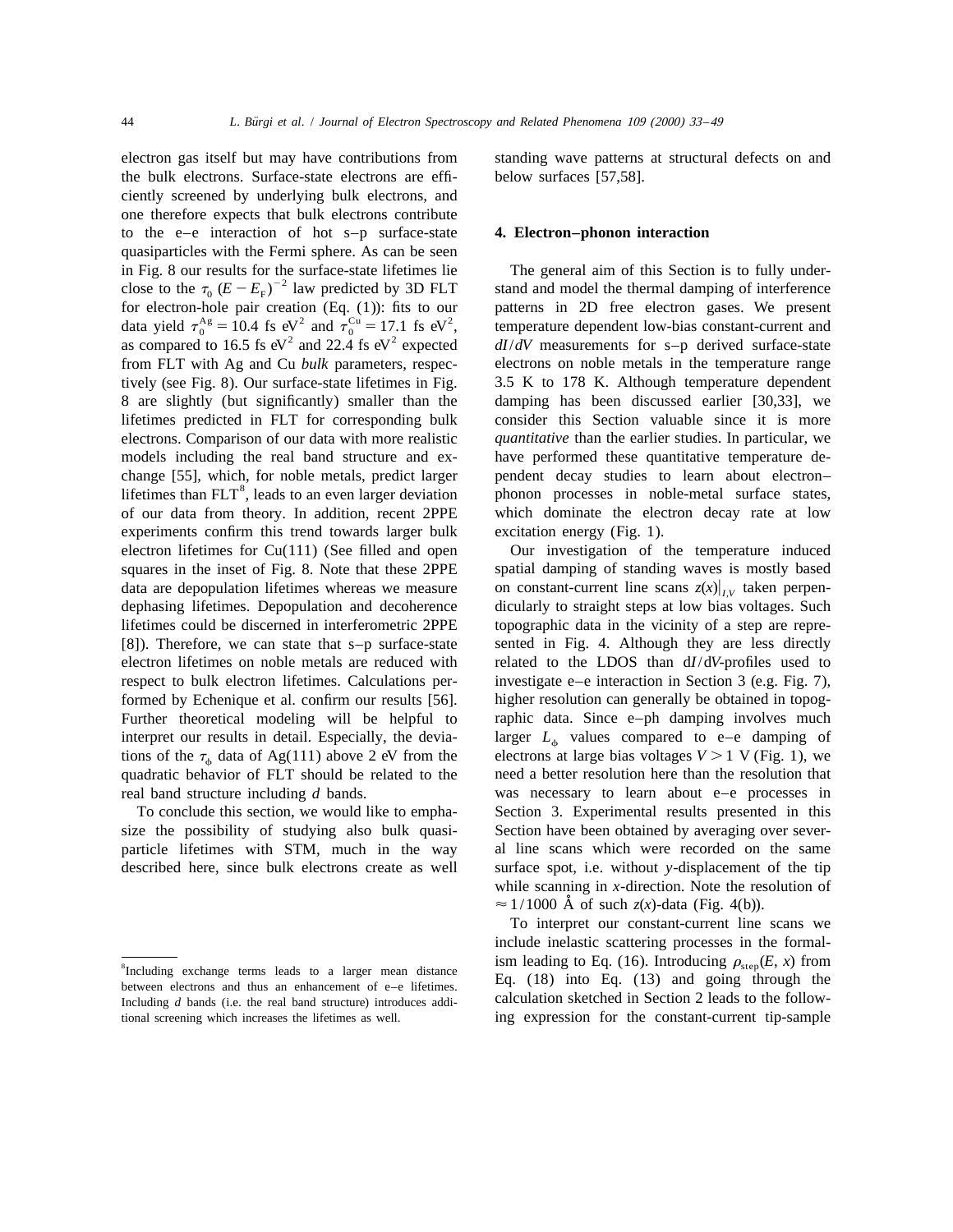distance at a straight step edge in presence of lengths is shortest and dominates the decay. Since inelastic processes: we are interested in e–ph processes we would like to

$$
s(x)|_{I,V} = \frac{1}{2\sqrt{\frac{m_e}{\hbar^2}}\sqrt{2\ \overline{W}}} \ln\left(1 - r\ \frac{1}{eV}\ \frac{L_0}{\rho_b + L_0}\ \frac{\hbar^2}{2m^*}\ \frac{1}{x} e^{-2\frac{x}{L_\phi}}\right)
$$

$$
\times \left(\frac{\xi_{k_{\text{ev}}}}{\sinh \xi_{k_{\text{ev}}}} k_{\text{ev}} J_1(2k_{\text{ev}}x) - \frac{\xi_{k_{\text{F}}}}{\sinh \xi_{k_{\text{F}}}} k_{\text{F}} J_1(2k_{\text{F}}x)\right) + s_0.
$$
\n(24)

By using Eq. (13) as starting point, we neglected the  $1/2.7 \approx 0.37^{\circ}$ .<br>energy and bias voltage dependence of the transmisenergy and bias voltage dependence of the transmis-<br>sion factor. Numerical solution of the integral in Eq.<br>(19) with  $\rho_{\text{step}}(E, x)$  from Eq. (18),  $\mathcal{T}(E, V, s)$  from<br>Eq. (20) and parameters in the range of those used in<br> have three free parameters for fitting, namely the effective step reflection amplitude *r*,  $L_{\phi}$  and the step  $4.1.$  *Ag(111)* location.  $k_{\text{eV}}$  is known from the dispersion relations,<br>
We from apparent barrier height measurements and<br>  $\overline{K}$  to 77.3 K on a Ag(111) terrace adjacent to a

the current and thus to  $s(x)|_{I,V}$  (1/*ev* and 1/*x*). To<br>compare the damping strength of these different temperatures. It is clear from the fits that  $L_{\phi}/2 >$ <br>contributions we define, in addition to  $L_{\phi}/2$  for  $I_{I}$  i contributions we define, in addition to  $L_{\phi}/2$  for<br>inelastic processes, the following characteristic ap-<br>parent damping constants. The expression of Fermi-<br>Dirac broadening  $\xi_k$ /sinh $\xi_k$  takes on the value 1/*e* at<br> $\x$ 

$$
L_{\rm FD} \approx 2.7 \frac{\hbar^2}{2\pi m^*} \frac{k_{\rm ev}}{k_{\rm B} T}.
$$
 (25)

The beating or wave vector spread due to summing over *k* vectors from  $k_F$  up to  $k_{\text{ev}}$  leads to a damping<br>over the characteristic length  $L_V \approx 1/\Delta k$  with  $\Delta k =$  $k_{\rm ev} - k_{\rm F} = \sqrt{2m^* / \hbar^2 (\sqrt{eV - E_{\rm F}} - \sqrt{-E_{\rm F}})}$ , or for  $k_{\rm L_{e-ph}}$  is always larger than its high-temperature extrapolation [7], small V,  $\Delta k = (m^* eV/\hbar^2 k_{\rm F})$ . Depending on the i.e.  $L_{e-ph} \ge \hbar^2 k_{\rm ev}/2\pi m^* \lambda k_{\$ 

extract  $L<sub>4</sub>$  from our data, and therefore we aim to measure in a regime where  $L_{\phi} < L_{FD}$ ,  $L_{V}$ . Contrary to  $L_{\phi}$  and  $L_{FD}$ ,  $L_{V}$  is temperature independent and by  $2\sqrt{\frac{m_e}{\hbar^2}}\sqrt{2 \overline{W}}^{\text{m}}$   $\left(\begin{array}{ccc} 1 & \text{'} & \text{eV} & \rho_b + L_0 & 2m^* & x \end{array}\right)$   $L_{\phi}$  and  $L_{\text{FD}}$ ,  $L_{\text{V}}$  is temperature independent and by measuring at very low bias voltages  $L_{\text{V}}$  is virtually infinite and thus constitutes no major obstacle. The situation is different for  $L_{FD}$ . Both  $L_{FD}$  and  $L_{\phi}$ decrease with increasing temperature and  $L_{\phi}$  will dominate the damping only if  $e$ –ph coupling is strong enough, e.g. in the simple Debye model  $\lambda \geq$ 

W from apparent barrier height measurements and<br>  $L_0/(\rho_b + L_0)$  from spectra on clean terraces [45].<br>
According to Eq. (24) the damping of quantum<br>
interference patterns as measured in constant-current<br>
interference patte

Since the effective damping length  $L_{FD}$  due to<br>Fermi–Dirac broadening is inversely proportional to<br>7, at temperatures larger than 100 K, constant-cur-<br>rent line scans taken at low bias voltage across a

chosen conditions (*V*, *T*) one of these three damping smaller than  $L_{FD}$  from Eq. (25) leads to the condition  $\lambda \ge 1/2.7$ .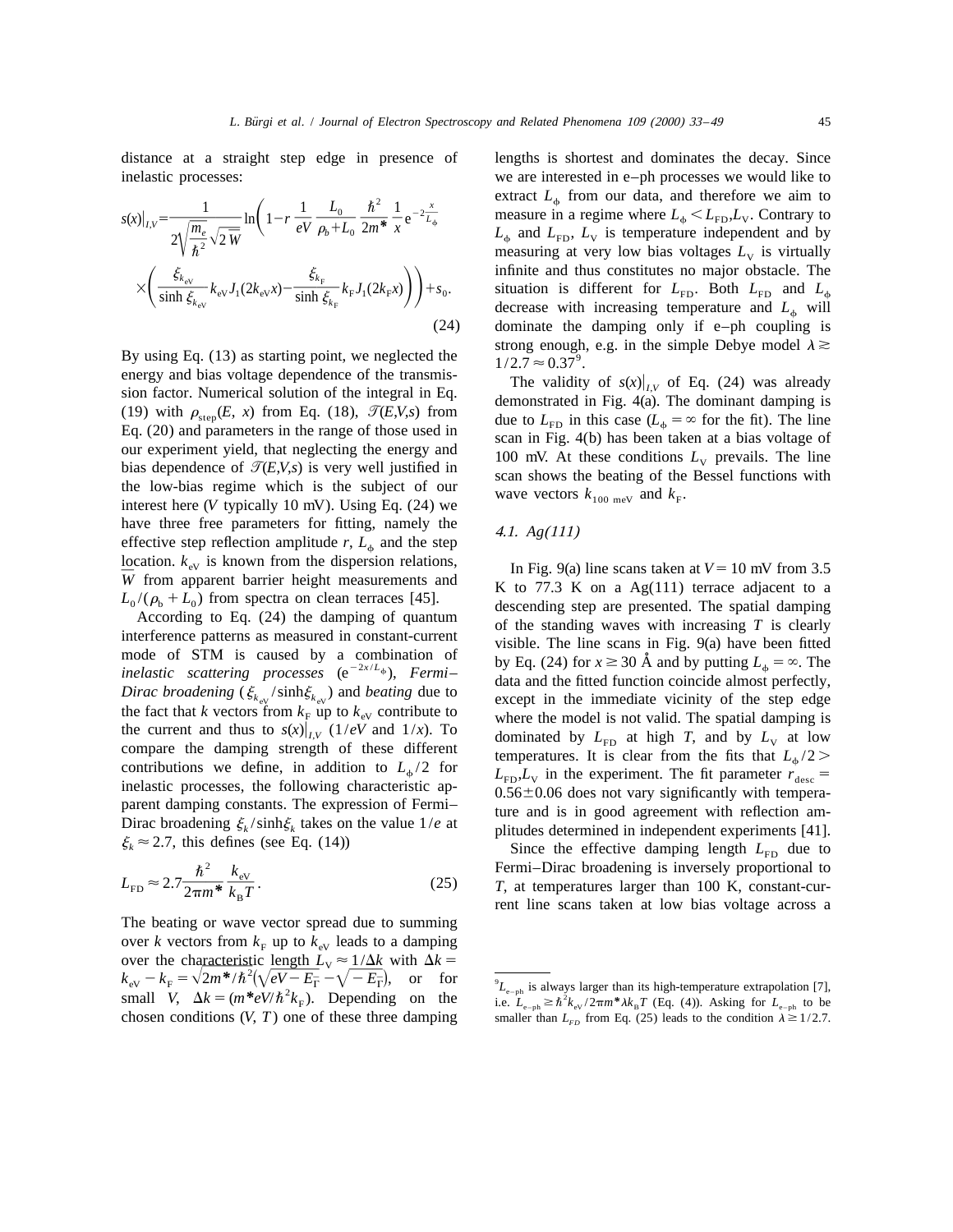

adjacent to a descending step (*V*=10 mV, *I* = 1.0 nA). The data (24) assuming  $L_{\phi} = \infty$ . Again, there is perfect agree-<br>have been displaced vertically for clarity. (b) d*I*/d*V* data taken ment between model and exper have been displaced vertically for clarity. **(b)**  $dI/dV$  data taken ment between model and experiment and the ob-<br>across a step at  $V = 403$  mV,  $I = 4.3$  nA, and  $T = 126$  K  $(\Delta V = 79$  served apparent, coharance, loss, can e across a step at  $V = 403$  mv,  $I = 4.3$  nA, and  $I = 126$  K ( $\Delta V = 79$  served apparent coherence loss can entirely be mV, c.f.,  $\nu = 5.37$  kHz). The solid lines are fits using Eq. (24) in (a), and Eqs.  $(21)$  and  $(22)$  for  $dI/dV$  in (b), with the reflectivity *r* and the step location being the only fit parameters  $(L<sub>6</sub>$  was set to infinity, see text).

 $Ag(111)$  step show too few oscillations for a significant fit procedure (Fig. 9(a)). However, since  $L_{FD}$  $\alpha k_{\rm ev}$  (Eq. (25)) this problem can be circumvented by measuring quantities like d*I*/d*V* or d*z*/d*V* with lockin technique at larger bias voltage. At larger bias values d*I*/d*V* rather than constant-current line scans are used since  $L_{\text{av}}$  from Eq. (23) is generally much smaller than  $L_{\text{v}}$ . Fig. 9(b) shows  $dI/dV$  data across a are used since  $L_{\text{av}}$  from Eq. (23) is generally much<br>
smaller than  $L_{\text{v}}$ . Fig. 9(b) shows dI/dV data across a<br>
step at  $T = 126$  K, acquired as described in Section<br>
3. These data are perfectly fitted by Eqs. (21) (22) and  $L_{\phi} = \infty$ . Thus, also at 126 K  $L_{\phi}/2 > L_{FD}$ . 178 K). The solid lines are fits using Eq. (24) ( $L_{\phi}$  was set to

Within our model the temperature dependent infinity, see text).

damping of the standing waves of the s–p surface state on Ag(111) is very well described by the Fermi–Dirac broadening alone. Therefore we can only give lower limits for the phase-relaxation length  $L_{\uparrow}$ . For Ag(111) surface-state electrons  $L_{\uparrow}$  is estimated to be  $L_{\rm a}(E_{\rm F}) \gtrsim 600$  Å at 3.5 K and  $L_{\rm a}(E_{\rm F}) \gtrsim$ 250 Å at 77 K. These limits are obtained by reducing  $L<sub>th</sub>$  in the fit function, Eq. (24), until a significant deviation from the experimental data is observed.

## 4.2. *Cu*(111)

The s–p surface state on Cu(111) shows a  $k<sub>F</sub>$  that is larger than for  $Ag(111)$ . Therefore, for a given temperature,  $L_{FD}(E_F)$  is larger on Cu(111) than on Ag(111) (Eq. (25)). At the Fermi energy Fermi– Dirac broadening is hence expected to play a smaller role for  $Cu(111)$  than for Ag(111). This explains why we can clearly observe standing waves in lowbias constant-current images on Cu(111) up to room temperature, whereas on  $Ag(111)$  no waves are observable at 300 K in such images (see also Ref. [59] for standing waves at 300 K on Cu). Furthermore, beating effects (i.e.  $L_v$ ) should also be smaller for Cu(111) due to its steeper dispersion in the vicinity of  $E<sub>F</sub>$ . Our results of the temperature induced spatial damping on the Cu(111) surface represented Fig. 9. (a) Ag(111) constant-current line scans taken on a terrace in Fig. 10 are as for Ag(111) fully reproduced by Eq.

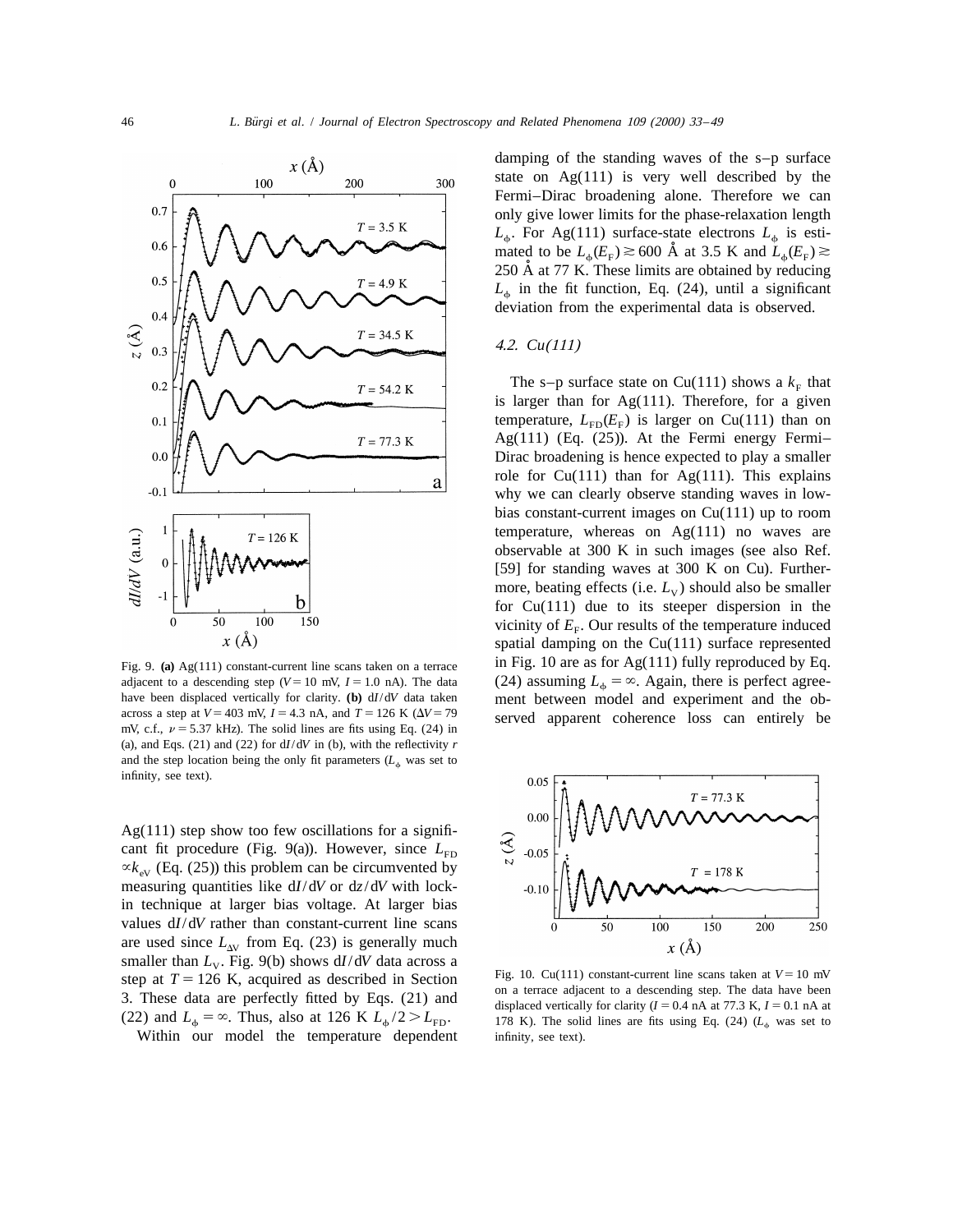explained in the framework of Fermi–Dirac broaden- most accurate photoemission studies of surface-state



Fig. 11. Decay of standing waves as determined in experiment for ARPES.<br>Ag(111) and Cu(111) compared to results from Eq. (24) employ-<br>In the are too small compared to our experimental result. (For a detailed described by  $L_{e-ph}(E_F, T) = v_F / \tau_{e-ph}(E_F, T)$ , where discussion of, and references to  $L_{\phi}^{\text{PFS}}$  and  $L_{\phi}^{\text{PES}}$  see text.)  $\tau_{e-ph}(E_F, T)$  is obtained th

ing. As in the case of Ag(111) the lower limits of  $L_{\phi}$  linewidths have been reported by McDougall et al. for Cu(111) are obtained by reducing  $L_{\phi}$  in the fit [7] and Matzdorf et al. [10] for Cu(111), and by function Eq. (24) until a significant deviation from Paniago et al. [60] for Ag(111). From the T depen-Paniago et al. [60] for Ag(111). From the  $T$  depenthe data is observed. The estimates are  $L_{\phi}(E_{\rm F}) \ge 660$  dence of  $\Gamma$ , McDougall et al. could derive the  $\AA$  at 77 K and  $\ge 160 \AA$  at 178 K (see Fig. 11). electron-phonon interaction strength of the s-p electron–phonon interaction strength of the s–p derived surface state on Cu(111)  $(\Gamma_{e-ph} = 2\pi \lambda k_B T)$ , 4.3. *Discussion* Eq. (4)). Their result of  $\lambda = 0.14 \pm 0.02$  was experimentally confirmed by Matzdorf et al. [10] and Photoemission lines originating from surface states agrees well with theory ( $\lambda = 0.15 \pm 0.03$ ) [6]. Despite are preferred candidates for electron lifetime studies the remarkable success of high-resolution photosince surface states have no dispersion with respect emission to infer  $\lambda$  from  $d\Gamma/dT$ , the *absolute line*to  $\bf{k}$ . Hence the instrumental final state uncertainty *widths*  $\Gamma$  reported so far are all far above the in that quantity does not lead to broadening, and the theoretical predictions. This deficiency of PES is linewidth  $\Gamma$  gives direct access to the lifetime well known; it could be attributed to broadening by broadening of the initial state [16]. The currently scattering at substrate imperfections [10,20,61]. In agreement with this interpretation, Li et al. report in a recent STS study on Ag(111) an unprecedented small  $\Gamma$  value from local measurements on surface areas that were bare of defects [37].

> We compare inverse lifetimes derived from STS and ARPES with our measurements of the decay of standing waves in Fig. 11. For the sake of comparison we converted all quantities in  $L_{\phi} = v_{\text{F}} \tau_{\phi} =$  $v_F \hbar / \Gamma$ , where  $v_F$  is the group velocity of the electrons at our measuring energy  $E_F$ . From the width of the onset of the  $Ag(111)$  surface state in tunneling spectra taken at 5 K, Li et al. derived  $\tau_{\phi}(E_{\Gamma}) = 67 \pm 8$  fs corresponding to  $L_{\phi}^{STS} =$  $v_{\rm F} \tau_{\rm A}(E_{\rm F}) \approx 160$  Å [37]. It is evident from Fig. 11 that this result gives too large decay rates as compared to our Ag(111) data taken at  $E_F$  and 4.9 K. The shorter lifetime observed at  $\Gamma$  is probably partly due to the fact that the electron–phonon linewidth levels off at low temperature at the  $\Gamma$  point [7], and partly due to e–e interaction, which of course is enhanced at the  $\Gamma$  point as compared to  $E_F$ . It is also seen that our lower bound of  $L_{\phi}(E_F) = 600 \text{ Å}$  is conservative, presumably  $L_{\phi}(E_{F})$  is much larger. Our  $L_{\phi}$  value presents the largest lifetime measured so far for the Ag(111) surface state. It corresponds to a for the Ag(111) surface state. It corresponds to a peak width of  $\Gamma(E_{\rm F}$ , 3.5 K) =  $(\hbar^2 k_{\rm F}/m^*L_{\phi})$   $\lesssim$  2.6 meV, which should be very difficult to resolve in

Ag(111) and Cu(111) compared to results from Eq. (24) employ-<br>ing various values for the phase coherence length  $L_{\phi}$ . It is clearly<br>seen that the values deduced in former STS and ARPES studies due to electron-phonon in  $\tau_{e-ph}(E_F, T)$  is obtained through numerical integra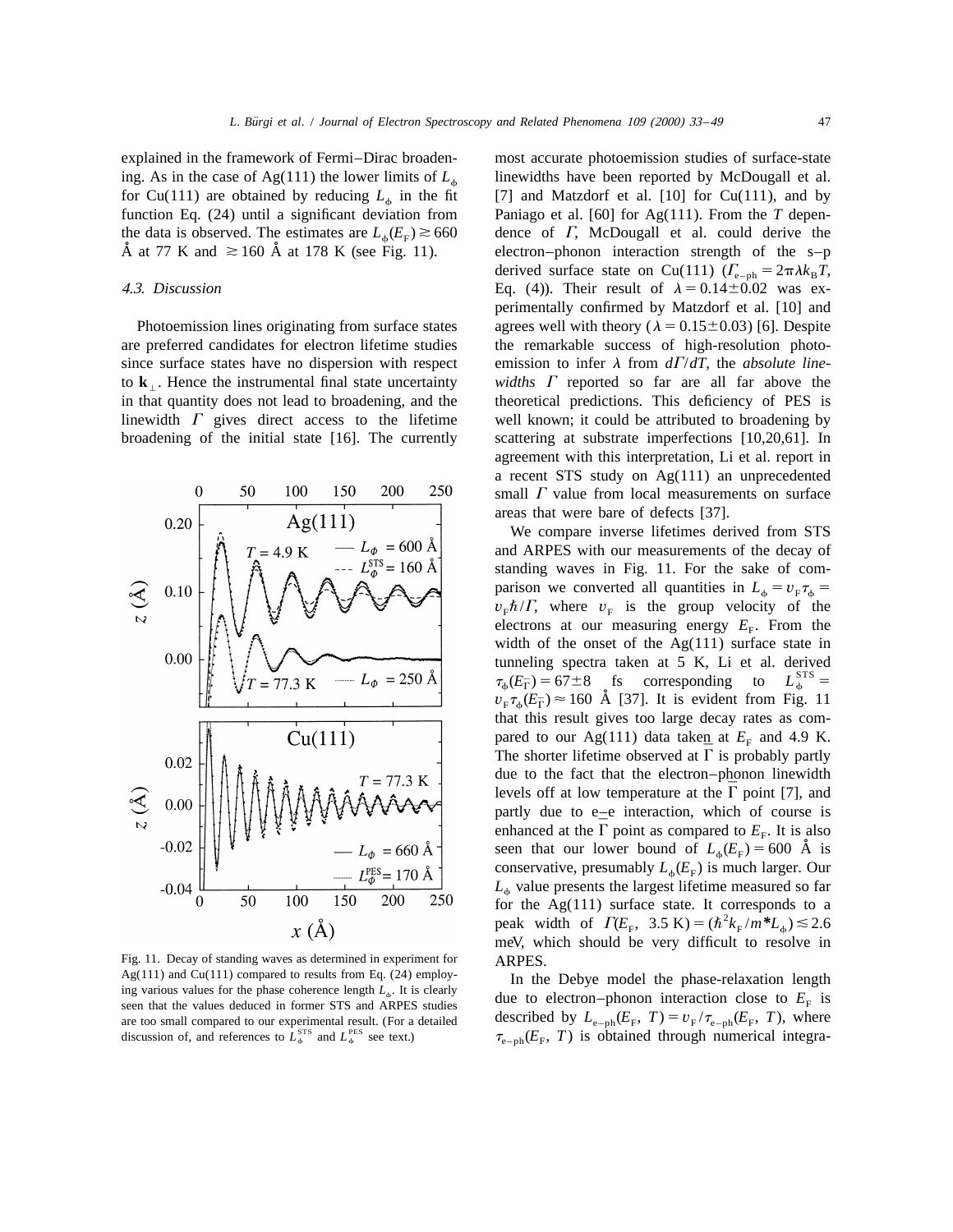tion of Eq. (3) with  $\lambda$  being the only free trons strongly couple to the bulk at these sites, i.e. parameter<sup>10</sup>. Since there is only one parameter, an are scattered out of the surface state [41]. This leads absolute measurement of  $L_{\phi}(E_F)$  at a single *T* yields to an apparent reduction of the integral  $L_{\phi}$  as seen in an estimate of  $\lambda$ . We have used the Debye model of PES. We therefore believe that the 'offset' of Eq. (3) to derive such estimates from our  $L_{\phi}(E_F)$   $\Gamma(0 \text{ K}) \approx 20 - 30 \text{ meV}$  characterizing high-resolution values. For Ag ( $\hbar \omega_p^{\text{Ag}} = 19 \text{ meV}$  [5]) we derive PES peaks is mainly due to structural defects such as  $\lambda_{\text{Ag}} \lesssim 0.27$  from  $L_{\phi}(E_{\text{F}}^2, 77.3 \text{ K}) \gtrsim 250 \text{ Å}$ . This con-steps [7,10]. This assignment is supported by differservative upper limit for the electron–phonon mass ences of up to 10 meV in the linewidth 'offset' enhancement factor is in agreement with the bulk between different research groups, whereas there is value of  $\lambda_{\text{Ag}} = 0.13 \pm 0.04$  given by Grimwall [6]. good agreement on  $d/dT$  [7,10]. The influence of

ence of electron–phonon and electron–electron line-<br>
'intrinsic' values, e.g., of  $\Gamma(E_{\Gamma}$ , 0 K)  $\leq$  21 ± 5 meV widths between  $E_T^-$  and  $E_F$  of  $\Delta\Gamma = 8$  meV + 5 meV = 13 meV (values inferred from the Debye model in and electron–electron interactions. Eq. (3) for  $\lambda = 0.14$  and from Eq. (1)), we estimate The alternative approach to look at STS peak the resulting ARPES linewidth at  $E_F$  to be about widths eliminates the defect problem, however, the  $\Gamma(E_F, 77 \text{ K}) = 23 \text{ meV}$ , respectively,  $L_{\phi}^{\text{PES}}(E_F, 77 \text{ K}) \approx$  analysis in terms of lifetimes demands elaborate 170 A. Fig. 11 shows that this coherence length *˚* modeling. We note that our STS peak widths [45] are again is considerably too short compared to the comparable to the ones reported by Li et al. [37], observed decay length of the standing waves. Our hence we would infer similar estimates on  $\tau$  from lower bound of  $L_{\phi}(E_{F}, 77 \text{ K}) = 660 \text{ Å}$  yields a line-<br>width of  $\Gamma(E_{F}, 77 \text{ K}) = 6$  meV. From this upper to a peak bound of  $\Gamma(E_{F}, 77 \text{ K})$ , and consistently from our of  $\tau_{\phi}$  via measuring  $L_{\phi}$  from the decay of standing measurement at 178 K ( $\Gamma(E_{F}, 178 \text{ K}) \le 26 \text{ meV}$ ), we waves has two advantages, i) it is based on a derive an upper limit of  $\lambda_{Cu} \le 0.34$  using the Debye straightforward analytical model that has been tested model of Eq. (3) with  $\hbar \omega_{D}^{Cu} = 27$  meV. Again this is experimentally, and ii) since we measure at *E*<sub>F</sub>, a conservative estimate which is in accordance with  $L<sub>6</sub>$  values are not reduced by electron–electron  $\lambda = 0.14$  measured with ARPES [7,10]. scattering and therefore provide a more direct access

One evident reason why we measure much larger to  $\lambda$ . coherence lengths than can possibly be obtained with To conclude, we point out that in contrast to photoelectron spectroscopy is that we determine  $L<sub>o</sub>$  integral measurements such as photoemission we *locally* at terrace stripes perpendicular to steps that measure the phase-relaxation length  $L<sub>6</sub>$  *locally*. This are bare of any adsorbates or other steps on the eliminates residual linewidths due to surface defect length scale of  $L_{\phi}$ . From large scale observations of scattering embarrassing integrating techniques. Our the surface morphology it is clear, however, that **STM**-results therefore provide currently the best every crystal presents surface areas where the aver-<br>absolute estimates of  $L_{\phi}$ , respectively inelastic lifeage terrace width is below our  $L_{\phi}$  values. Also, at a time  $\tau_{\phi} = L_{\phi}/v_F$  for the s–p surface states on lot of surface spots the density of chemical defects is  $Cu(111)$  and Ag(111). In principle, by the technique lot of surface spots the density of chemical defects is  $Cu(111)$  and Ag(111). In principle, by the technique above  $1/L<sub>ab</sub><sup>2</sup>$ , for  $L<sub>b</sub>$  in the range discussed here. described in this Section, STM constitutes a Every integrating technique will be embarrassed by ful method to study e–ph interactions at surfaces. the steps and point defects since surface-state elec- Since e–ph interaction in Cu and Ag with mass

PES. We therefore believe that the 'offset' of The currently lowest intrinsic linewidth measured sputter defects on the linewidth  $\Gamma$  was employed to by PES for the  $\Gamma$  surface state on Cu(111) is extrapolate to 'intrinsic' linewidths expected from  $\Gamma(E_F^-, 77 \text{ K}) = 36 \text{ meV}$  [7]. By deducing the differ- PES of perfectly ordered surfaces [61]. The resulting for  $Cu(111)$ , still contain phonon excitation at 0 K

> to a peak width analysis our access to the e-ph part waves has two advantages, i) it is based on a

STM-results therefore provide currently the best enhancement parameters of  $\lambda_{\text{Cu}} = 0.15$  and  $\lambda_{\text{Ag}} =$ 0.13 is relatively weak [6], the technique is embarrassed by the fact that  $L_{FD} < L_{e-ph}$ , and therefore we  $10$ In this model we assume that the surface state electrons couple have not been able to determine an absolute value of surface phonons are not considered. **only an upper limit.** In future studies, by choosing

to phonons in the same way as bulk electrons do. Furthermore, the e-ph interaction strength in these systems, but